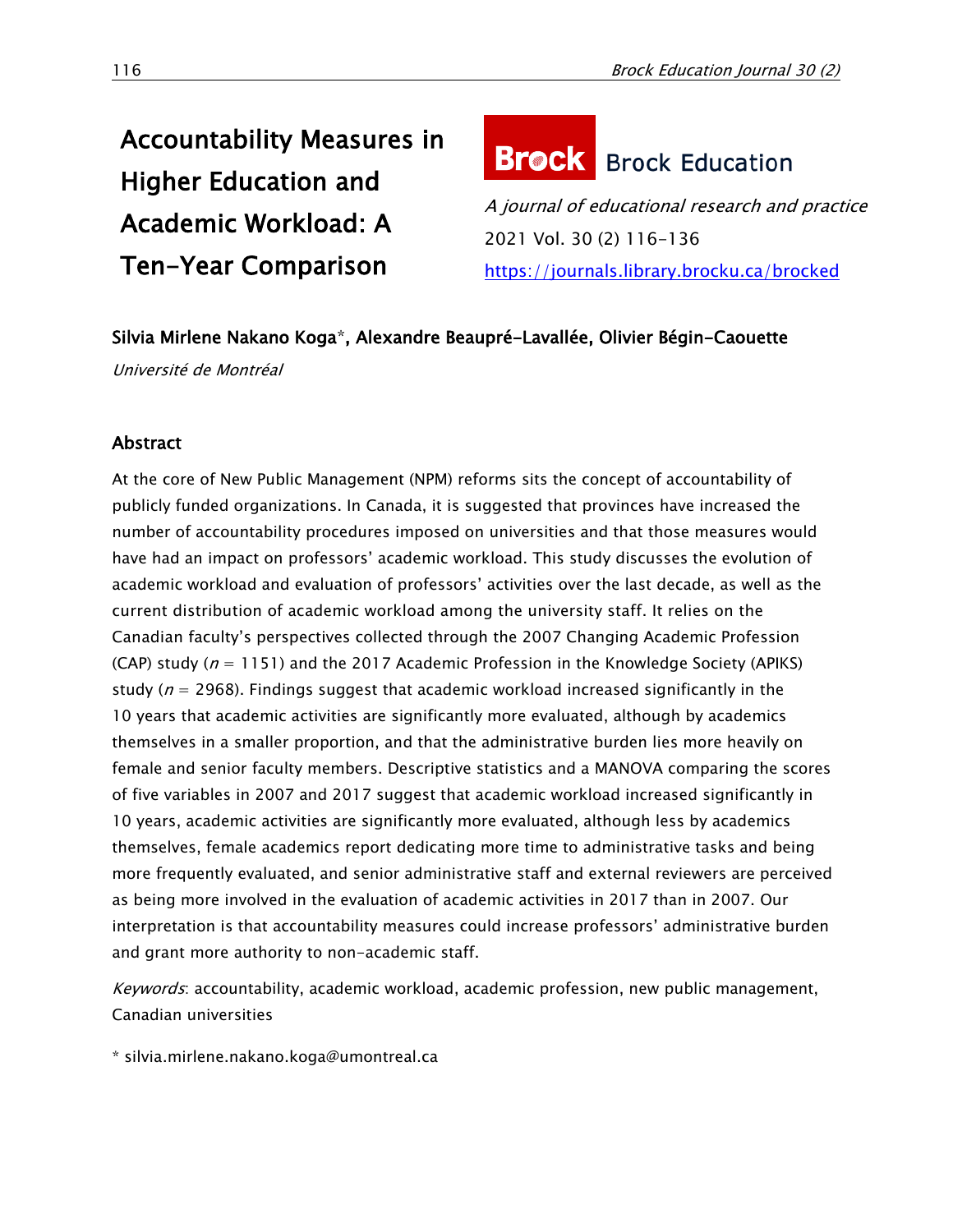The knowledge society has revalued the university and its production as key factors of economic progress. In this new context, university professors have become central both to produce valuable knowledge and to train a highly qualified workforce (Finkelstein & Jones, 2019). Following World War II, member countries of the Organisation for Economic Cooperation and Development (OECD) allocated generous funding to universities and technicaleducation institutions to increase access, thus contributing to higher education systems' massification and, in some cases, universalization. However, during the late 1970s and the 1980s, economic crises put pressure on public purses and governments have looked for reforms to preserve welfare while limiting states' contribution.

Around the same period, a managerial paradigm, the New Public Management (NPM), took hold in the public administration and universities with the implementation of accountability measures aimed at increasing institutional efficiency and faculty performance, and justifying their use of public funds. These measures have impacted institutional differentiation and governance, tuition fees and students' role within institutions, and have been perceived to challenge academics, such as traditions of institutional autonomy, collegiality (Marini & Reale, 2016) and academic freedom (Marginson, 2009), as well as the traditional ethos of the academic profession (Enders et al., 2009). Studies also suggest that NPM has focused on the transformations of academic life, highlighting the individual strategies to adapt to accountability measures (Gonzales, 2012; Hall & Ferris, 2011).

Relying on the perspectives of Canadian professors, the objective of this paper is to examine how faculty workload and academic activities' evaluation have evolved between 2007 and 2017, in a context marked by additional demands put on higher education systems, the professionalization of academic administration, and an increase in paperwork (Allen, 2011; Gopaul et al., 2016; Jones, 2011). This article also explores the impact of accountability on different groups of academics as well as the shift of power from faculty members to senior administrators (Kyvik, 2013; Link et al., 2007; Tight, 2010).

## Conceptual Framework

The conceptual framework for this article draws on the sociology of work, is anchored around the concept of accountability, and relies on an extensive literature review to operationalize the manifestations of this concept in the context of the higher education workplace.

## New Public Management and Higher Education

The transition from an elitist higher education system to a high participation system (Trow, 1973) during the 1960s and 1970s in industrialized countries was followed by economic cracks, market restrictions, and other factors that brought discontent of the public and loss of confidence on public institutions. This crisis could have facilitated changes in the political and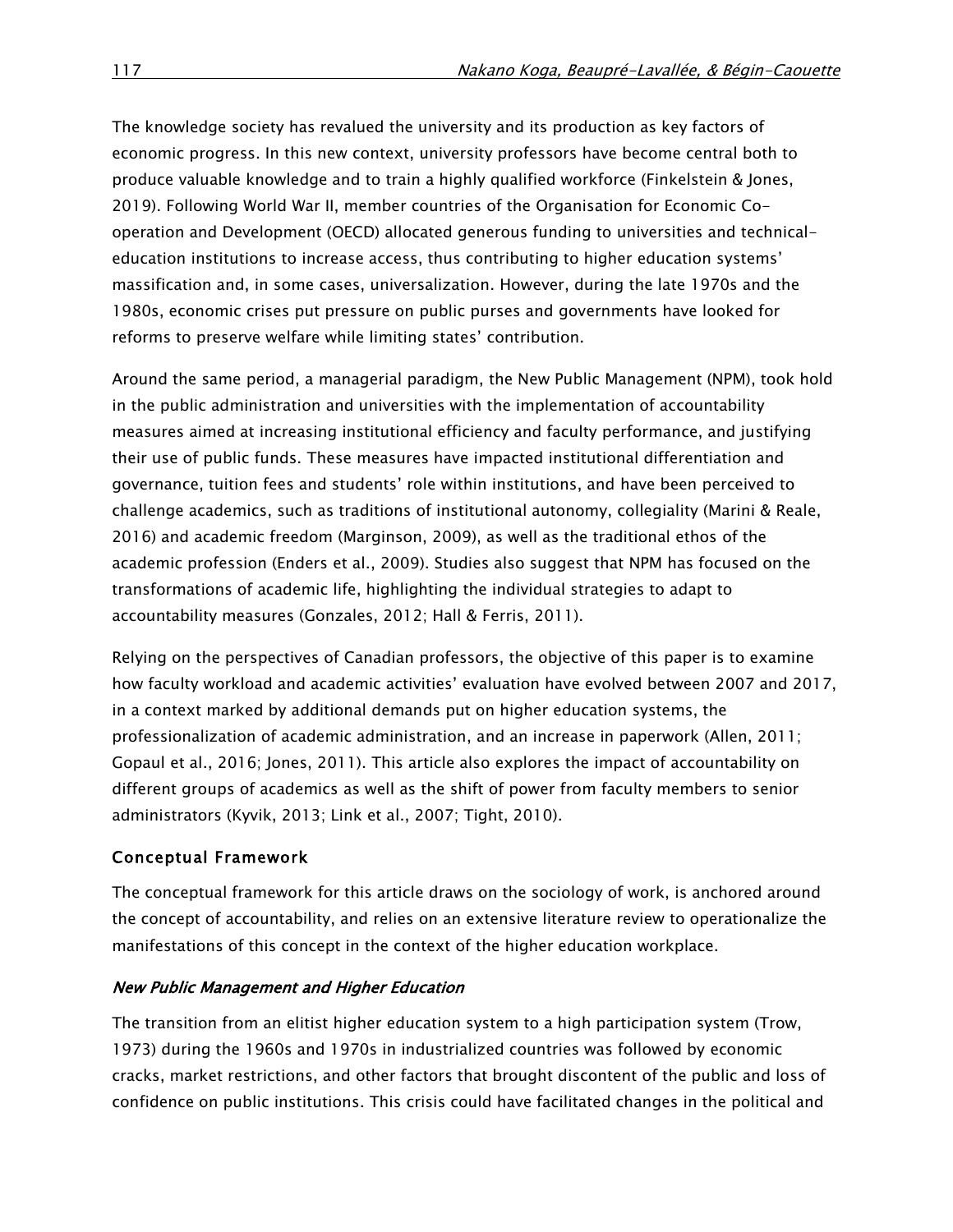economic scales with neoliberal ideology flavours (Crespo et al., 2011; Newton, 2001). The NPM paradigm was one of the manifestations of the imperative ideology to face the crisis. NPM originally focused on the transformation of institutions of the public sector and promised their automatic de-bureaucratization with the introduction of managerial practices inspired by the private sector. This model mainly focused on holding the public administration accountable for the results they were expected to produce within a restrictive financial framework (Craig et al., 2014).

In most OECD countries, (public) universities have been beneficiaries of state support and consequently regarded as para-public organizations expected to be accountable to the State and their users (Eastman et al., 2018). Broucker and De Wit (2015) have identified four NPMinspired and often interrelated reforms that have altered academic work: marketization, budgetary reforms, a managerial style of governance, and accountability and performance evaluation. Regarding this fourth category, NPM has increased human resources' performance monitoring, and the quality assessment of teaching, research, and external activities. Although peer evaluation and mentoring have been current practices within academia (Buchanan et al., 2008), the new evaluation regime requests non-academic, external actors and organizations to carry out this task (O'Meara et al., 2017). As Neave (1998) put it, the evaluating State includes various quality experts, key indicators, auditors, and accreditation bodies. Performance evaluation was, however, not solely the result of state pressure, but also of a marketization process in which universities monitor their activities as part of strategies to compete with other universities for students (Buchanan et al., 2008), research grants, and profit-generating activities (Gopaul et al., 2016). Finkelstein and Jones (2019) summarize what this combination of massification, economic crisis, and marketization brought to universities:

The imperative to accommodate demands for increased access globally has placed enormous pressures on the national higher education systems to economize, to do more with less. This has translated effectively into placing greater workloads on individual faculty, allowing the working environment and conditions to deteriorate, and, in many countries, precipitating a wholesale reconfiguration of the profession to include a growing army of contingent workers to handle the workload increase at lower cost. (pp.  $1-2$ )

As the following section suggests, this cultural and institutional vocabulary of accountability increasingly used to depict core academic missions (Craig et al., 2014) would not be without an impact on faculty members' academic workload and professional ethos.

#### Accountability and Academic Work

The literature review reveals several consequences of accountability measures on administrative and paperwork burden, evaluation occurrences, and professional exhaustion.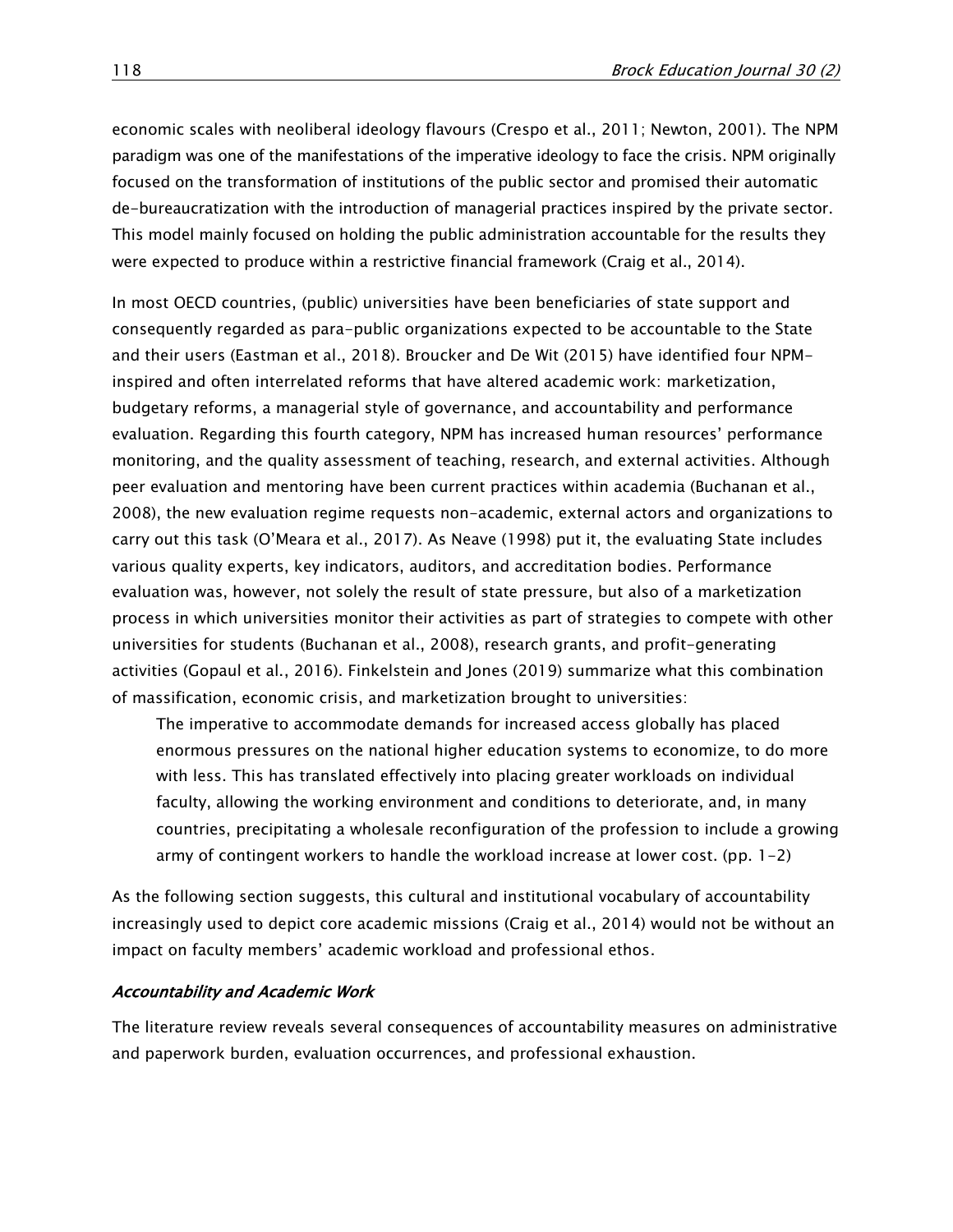Firstly, studies suggest that the increasing complexification of universities' activities (with regard to research ethics, fundraising, accommodation for students with disabilities, workplace placement, or international partnerships), in an environment marked by competition and efficiency, has increased the pressures put on academics (Guzmán-Valenzuela, 2018), either directly or indirectly. In the United Kingdom, Newton (2001) reported figures suggesting that quality assessment had increased paperwork and staff time tenfold in the last 10 years. In the same country, Tight (2010) noted that the administrative burden had increased and represented a quarter of professors' working hours. In Canada, Crespo and Bertrand (2013) used institutional data from one research-intensive university to show an increase in faculty workload between 1996 and 2006. This increase was partly explained by a rise in students per class as well as other activities related to "institutional functioning," such as preparation of research projects, paperwork, and reports. Regarding indirect influence, universities' complexification has increased the demand for hiring professionals. For Kouritzin (2020), those professionals have also contributed to an increase in faculty workload: "the burden for the faculty who must jump through additional administrative hoops" (p. 1106). Studies (e.g. O'Meara et al., 2017) however suggest that this added paperwork burden does not necessarily imply an increase in the number of working hours, as other tasks might be put aside.

Secondly, new forms of surveillance, monitoring, and reporting has been implemented to make institutions and individuals accountable (Craig et al., 2014). Organizations external to universities have gained a monitoring power over them (O'Meara et al., 2017), and this steering at a distance has led to the multiplication of evaluation occurrences within universities. Geurts and Maassen's (2005) study of evaluation practices in four European higher education systems suggested that academics reported being evaluated more often and by different types of actors. Evaluations were perceived as more managerial than collegial and often led by department chairs and senior administrative staff. A Canadian study in three Quebec research-intensive universities also noted that, in addition to an increase in the number of evaluations, those evaluations were no longer circumscribed to peer academics and often accomplished by or for non-academic administrative staff (Kouritzin, 2020). The student evaluation of teaching (SET) constitutes a particular example in that regard. User satisfaction towards services received is an integral part of NPM (Crespo et al., 2011) and, in universities, it takes the form of SET that are increasingly used as part of faculty promotion (Zhao & Gallant, 2012), although its validity has been contested by some scholars (Boring, 2017; Cook et al., 2020; Hornstein, 2017; Mitchell & Martin, 2021).

Thirdly, beyond the burden of the "audit culture" (Shore, 2008), accountability measures could have contributed to an increase in faculty members' reported stress, anxiety, and exhaustion. Craig et al. (2014) indicated that "the strong pressure academics are under to comply with accountability metrics seems likely to explain why many seem too busy to talk to their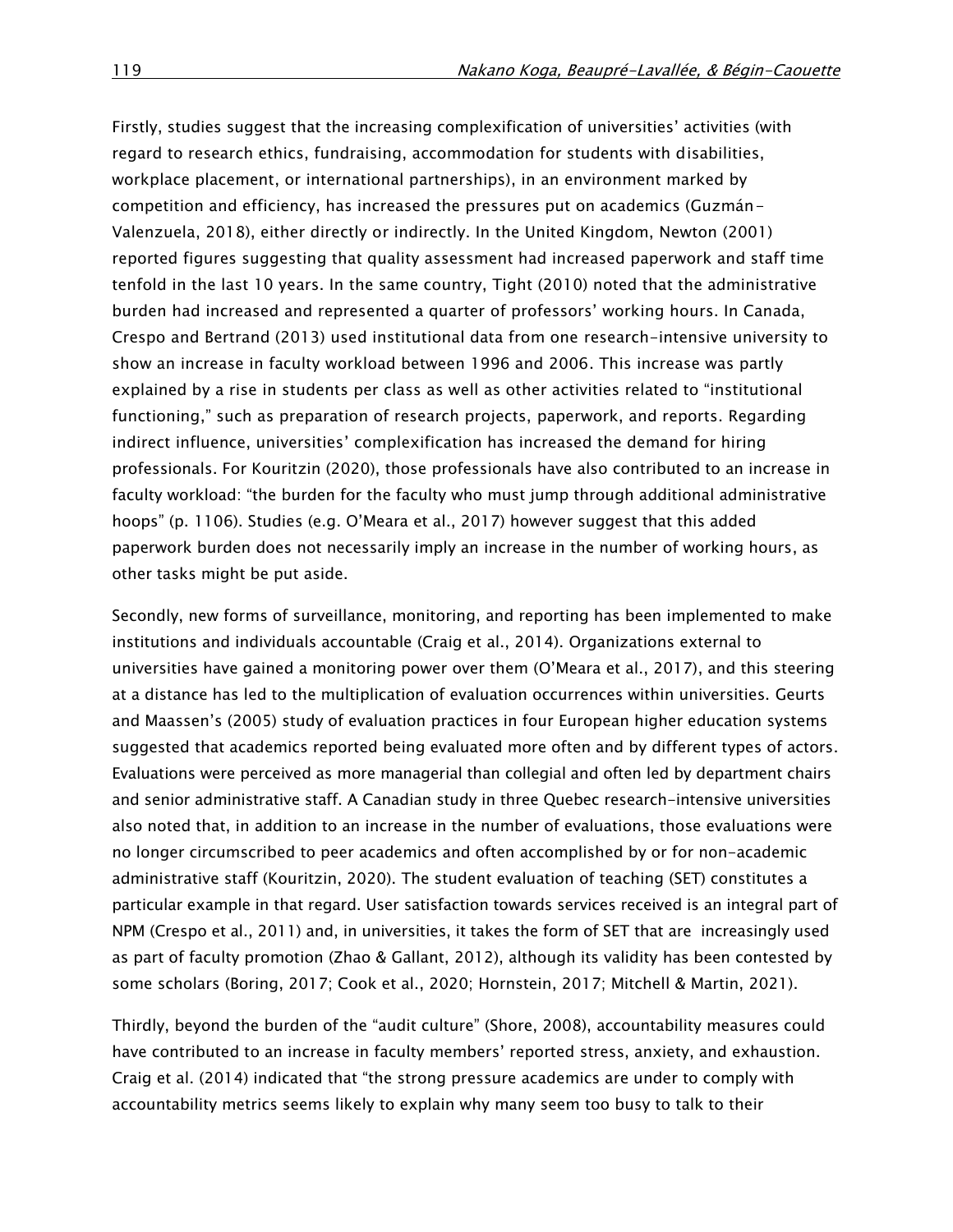colleagues" (p. 12), pointing to a possible influence on academics' self-isolation. According to Kouritzin (2020), symptoms of stress and disengagement may be associated with a "workload creep" (p. 1094), defined as the increased pressures of market metrics imposed on professorial tasks. Other studies also suggested that a surveillance environment would result in risk aversiveness, and a loss in academics' professional confidence (Anderson, 2006; Newton, 2001; Trow 1994).

In accordance with our objective to examine how faculty workload and academic activities' evaluation evolved over the last decade, the literature cited above would suggest that, in a context marked by NPM, accountability measures could affect faculty workload through administrative and paperwork burden, evaluation occurrences, and professional exhaustion.

## Workload and Different Groups of Professors

While accountability induces an additional pressure on academics, its impacts do not affect all faculty members equally. The paperwork and administrative burden might, on the contrary, lie differently depending on institutional or individual (sociodemographic) factors. Data from the Changing Academic Profession (CAP) study revealed that faculty members report an unequal distribution of tasks according to gender or salary levels, and concomitantly, various levels of strain and dissatisfaction (Jones, 2011; Porter & Umbach, 2001).

Gender seems to be a core factor modulating the impact of accountability-induced workload. Link et al. (2007) observed that women professors in American universities spent more time on (internal or external) service activities than on research. O'Meara et al. (2017) remarked that female faculty was perceived as being naturally more inclined towards "organizational housekeeping" and that, for them, refusing to perform administrative tasks came at a greater risk; the risk seems even higher for women from minorities. Craig et al. (2014) reached similar conclusions regarding accountability and auditing practices generating a greater disadvantage for female professors' career advancement. The burden would also affect differently faculty members from different ranks: full professors were more likely to devote themselves to local and international services (consultants) than to research and teaching. While assistant professors were expected to do more research in order to be promoted, associate professors would be the most involved with administrative tasks and the least satisfied with their distribution (Link et al., 2007; O'Meara et al., 2017).

Our objective is to contrast those assumptions and findings of the literature with the changes in academic workload, as reported by Canadian professors. More precisely, using the data from the 2007 CAP study and the 2017 APIKS study, this paper aims to answer the three following research questions:

1. Are there significant differences in Canadian university professors' self-reported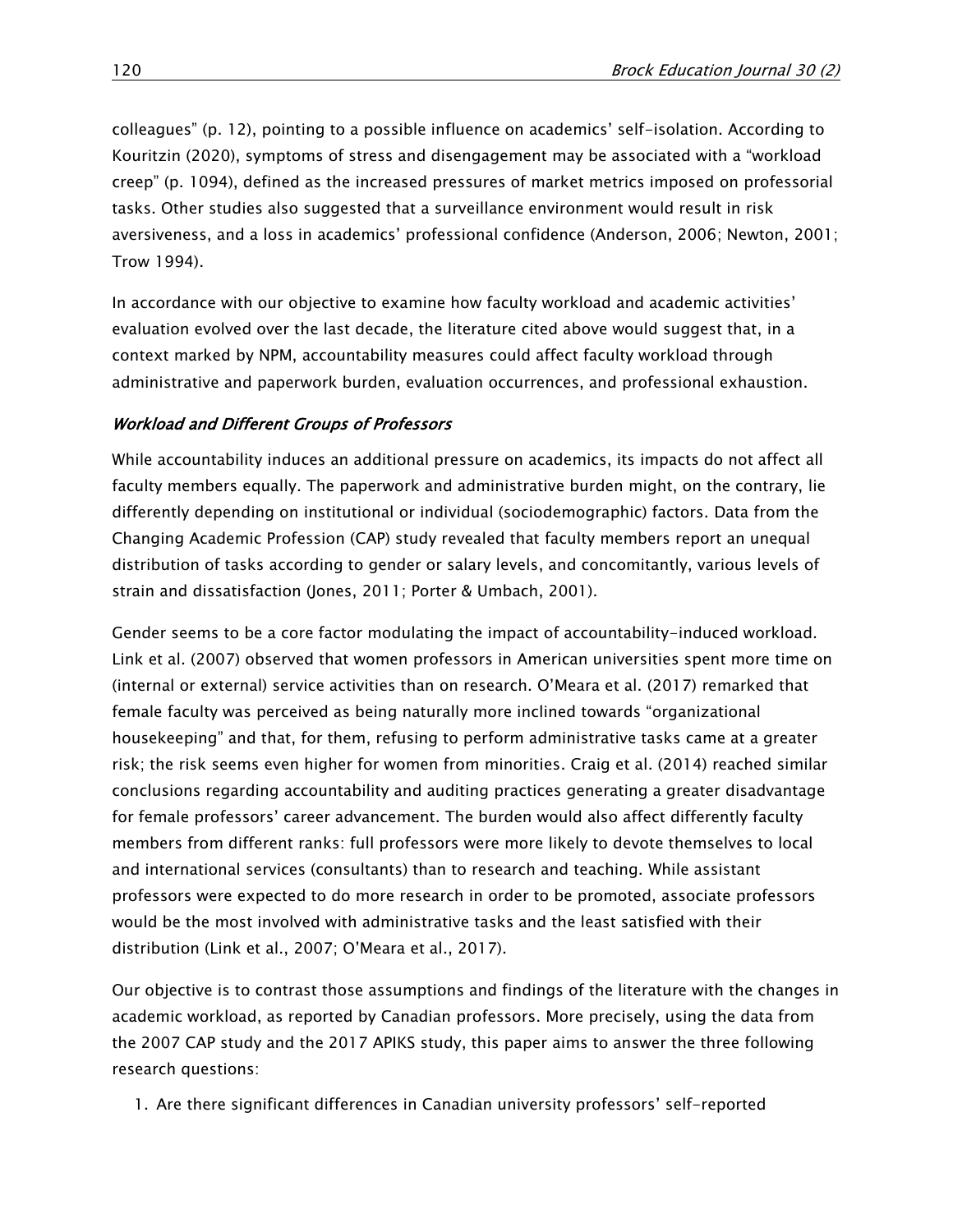workload between 2007 and 2017?

- 2. By whom were professors' academic activities evaluated in 2007 and 2017?
- 3. In 2017, were some faculty members more involved than others in dealing with administrative tasks?

## Methodology

To respond to our research questions, we performed statistical analyses on two databases.

## Data Collection

This study is based on the Canadian chapter of the 2007 CAP study, conducted in 18 countries, and the 2017 APIKS study, conducted in 25 countries. For the CAP study, 6,693 invitations to participate in a survey were sent to all professors at 47 Canadian universities, with a response rate of 17.21%. For the APIKS study, invitations were sent to professors at 64 Canadian universities, and 2,968 completed the questionnaire, which corresponds to a response rate of 11.97%. The two instruments were almost identical and included more than 50 items regarding professors' perceptions of academic work, working conditions, work satisfaction, research activities, teaching activities, working history, as well as their sociodemographic characteristics. Considering that it was not possible to link individuals' responses from 2007 to 2017, that the sampling processes were different and that surveys were 10 years apart, we considered the 2007 and 2017 as independent samples.

To examine samples' representativeness, we compared both samples with data from Statistics Canada (2019) and the Canadian Association of University Teachers (CAUT, 2019) Almanac of Post-Secondary Education. As shown in Table 1, the proportion of female participants was higher than the proportion of females in the overall faculty population. Associate professors were slightly over-represented in 2007, while assistant professors were slightly underrepresented in 2017, and full professors were slightly over-represented both years. Participants' average age was 47 in 2007 (mean year of birth being 1959) and 52 in 2017 (mean year of birth being 1965). Despite those deviations, samples were considered as representative of the larger population of Canadian faculty by other studies (Gopaul et al., 2016; Karram Stephenson, Jones, Bégin-Caouette, & Metcalfe, 2020).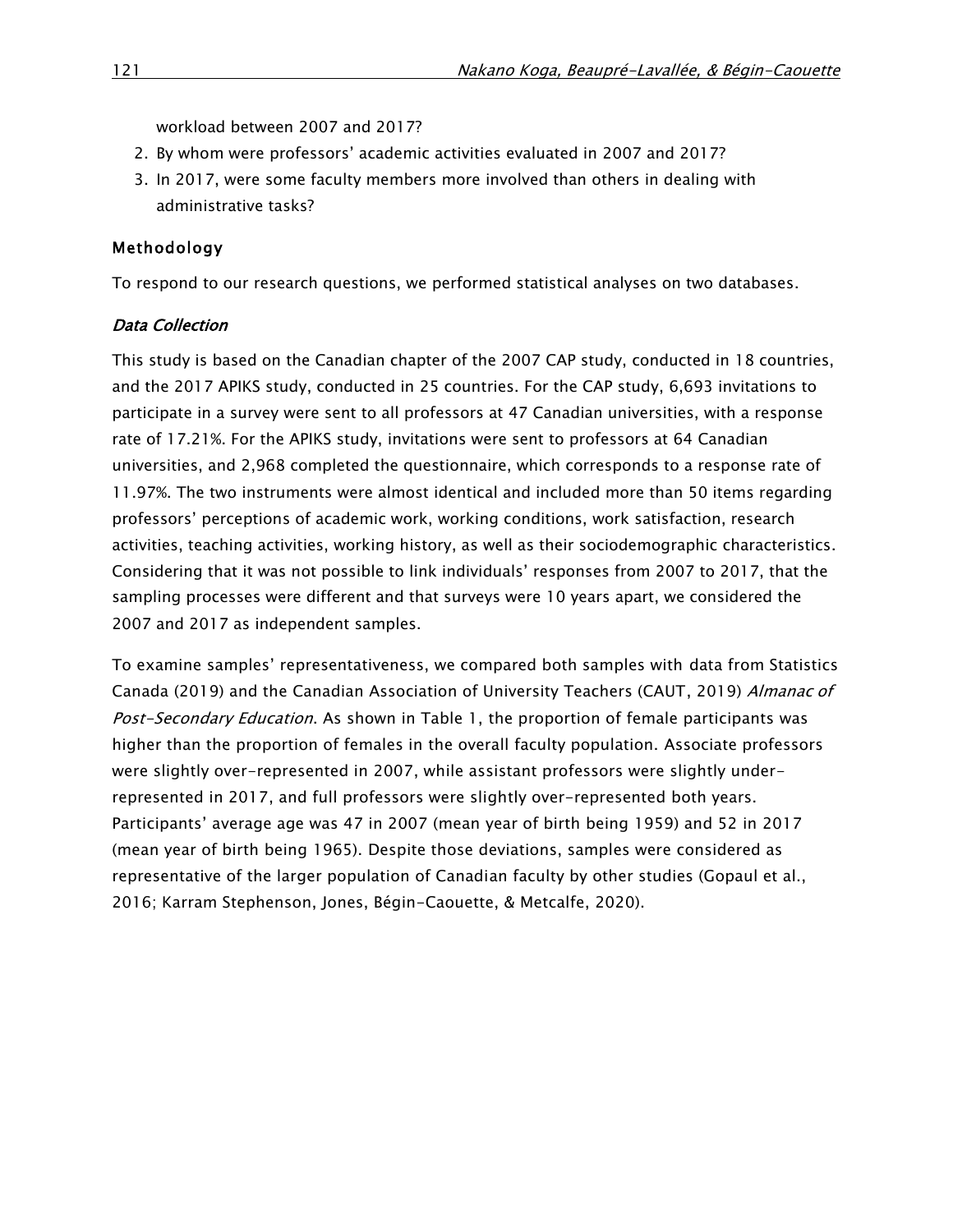Participants' Gender and Academic Rank Compared to the General Population of Canadian University Professors

|               | 2006-2007<br>population* | 2007<br>sample | 2017-2018<br>population** | 2017<br>sample |
|---------------|--------------------------|----------------|---------------------------|----------------|
| Gender        |                          |                |                           |                |
| Female        | 33%                      | 41%            | 41%                       | 51%            |
| Male          | 67%                      | 59%            | 59%                       | 49%            |
| Academic rank |                          |                |                           |                |
| Assistant     | 27%                      | 29%            | 18%                       | 16%            |
| Associate     | 33%                      | 35%            | 37%                       | 37%            |
| Full          | 35%                      | 36%            | 36%                       | 41%            |

Note. \*Adapted from Statistics Canada (2019) Table 37-10-0076-01. \*\*Adapted from CAUT Almanac (CAUT, 2019).

## Data Analyses

This study used IBM SPSS 25. To examine if there was a significant difference in professors' perception between 2007 and 2017, we merged the CAP and APIKS databases ( $n = 4081$ ). Three survey items were used to create five dependent variables (DVs): (a) for all of your professional activities, how many hours do you spend in a normal week, when classes are in and not in session, on the following [teaching, research and service] activities?; (b) who regularly assesses your teaching, research, and service activities?; (c) to what extent do you agree with the following statement: there is a cumbersome administrative process [5-point Likert scale]? The five variables we created reflect the evaluative and administrative components of faculty workload:

- DV1 Working hours per week.
- DV2 Proportion (%) of time dedicated to administration.
- DV3 Number of evaluation occurrences.
- DV4 Proportion (%) of participation to evaluation by professors.
- DV5 Perception of administrative cumbersomeness.

To obtain a typical annualized average week of hours worked in DV1, we created a weighted variable giving 60% to weeks with classes and 40% to weeks without classes.

Our analyses also included four independent variables (IVs): year of survey (2007 or 2017), faculty rank (assistant, associate, and full professors), gender, and age at the time of completing the survey. For gender, after noting that, in 2007, the category "other" did not exist,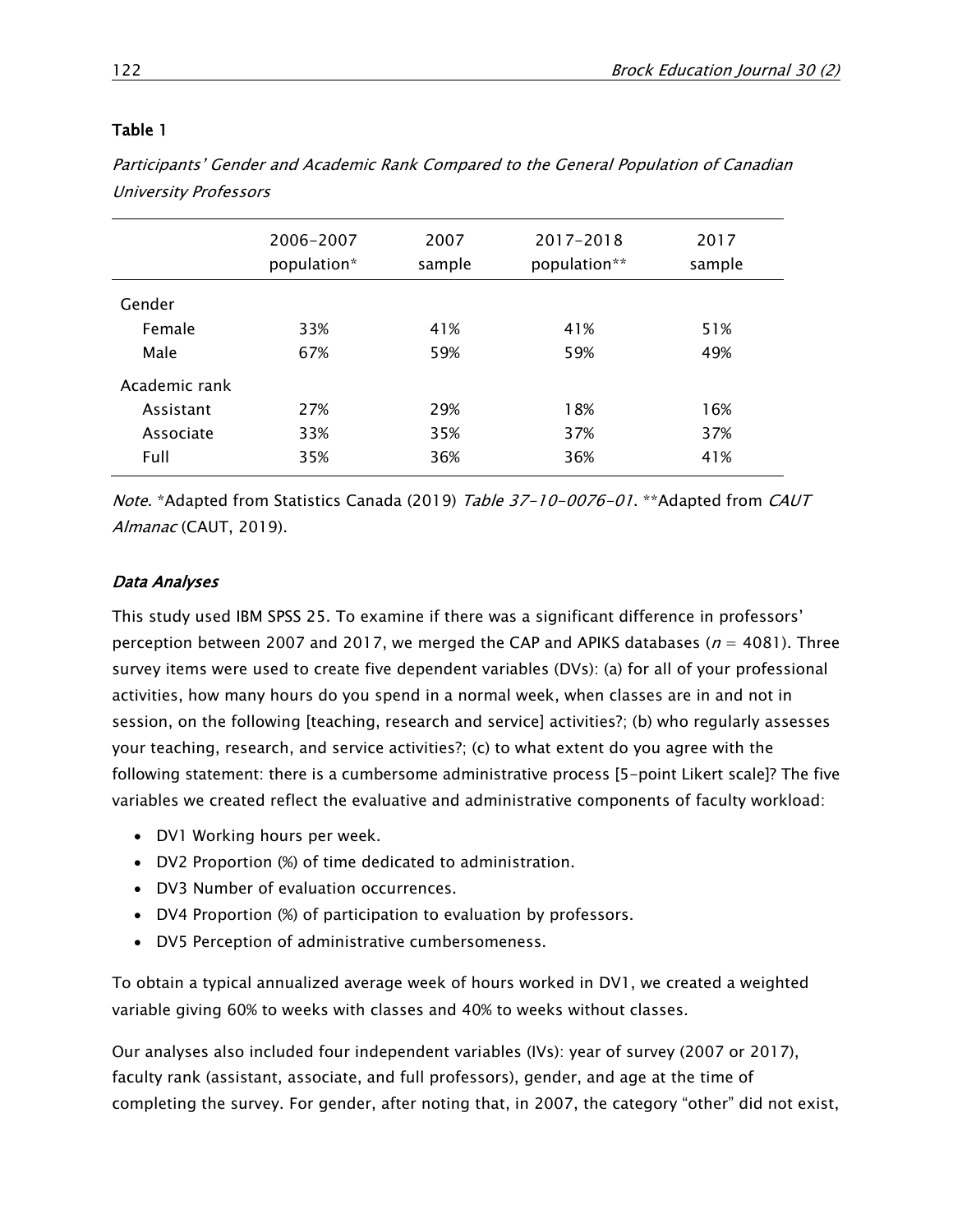we removed the 26 participants who, in 2017, checked that category. We also created five categories of age groups.

To answer our first research question, we calculated descriptive statistics and carried out a parametric MANOVA (Wilks' Lambda) to examine differences in faculty responses between 2007 and 2017 (IV = Year of survey) for the five DVs. We measured the normality of the distribution of DVs and found that the estimated skewness (s) and kurtosis (k) were between  $-1$  and  $1$ , except for the DV2 variable ( $s = 2.014$ ,  $k = 5.155$ ). In the latter we proceeded to a Mann-Whitney U post-hoc test, while for the rest we ran post-hoc Student's t-tests. To answer our second question, we disaggregated DV4 by categories of evaluators and academic activities. To answer our third question, we disaggregated the five DVs by gender, age, and faculty rank.

## **Limitations**

Some methodological and conceptual limits might have restrained or biased our analysis. First, one variable's (DV2) kurtosis and asymmetry were outside the tolerance margins. Although we performed non-parametric tests on this variable, our MANOVA model assumed that the assumptions of normality and homoscedasticity were achieved, which may have undermined its reliability. Moreover, we proceeded to a between-subject analysis of variance, participants' anonymity prevented us from determining if the 2007 and 2017 samples were, in fact, independent or if some responses came from the same individuals. Finally, in addition to this survey being based uniquely on professors' perceptions of their work, it must be highlighted that our study cannot confirm any causal link between what the literature characterizes as an increase in accountability measures and variations in academics' self-reported workload. Our interpretations are thus circumstantial and must be treated with caution. Nonetheless, this study represents a first step in examining the evolution of academics' perception of university work in the last 10 years and the first of this magnitude analyzing what groups of academics bear the burden of administrative tasks.

### Findings

This section is divided into the three research questions that this paper sought to answer.

# 1. Are There Significant Differences in Canadian University Professors' Self-Reported Workload Between 2007 and 2017?

As shown in Table 2, mean scores for four of the five DVs increased between 2007 and 2017. Compared to participants in 2007, participants in 2017 report working more hours per week, dedicating more time to administrative tasks, being evaluated more often, and facing a more cumbersome administrative process. Professors, however, report that their teaching, research, and service activities are less frequently evaluated by peer academics in 2017 than they were in 2007.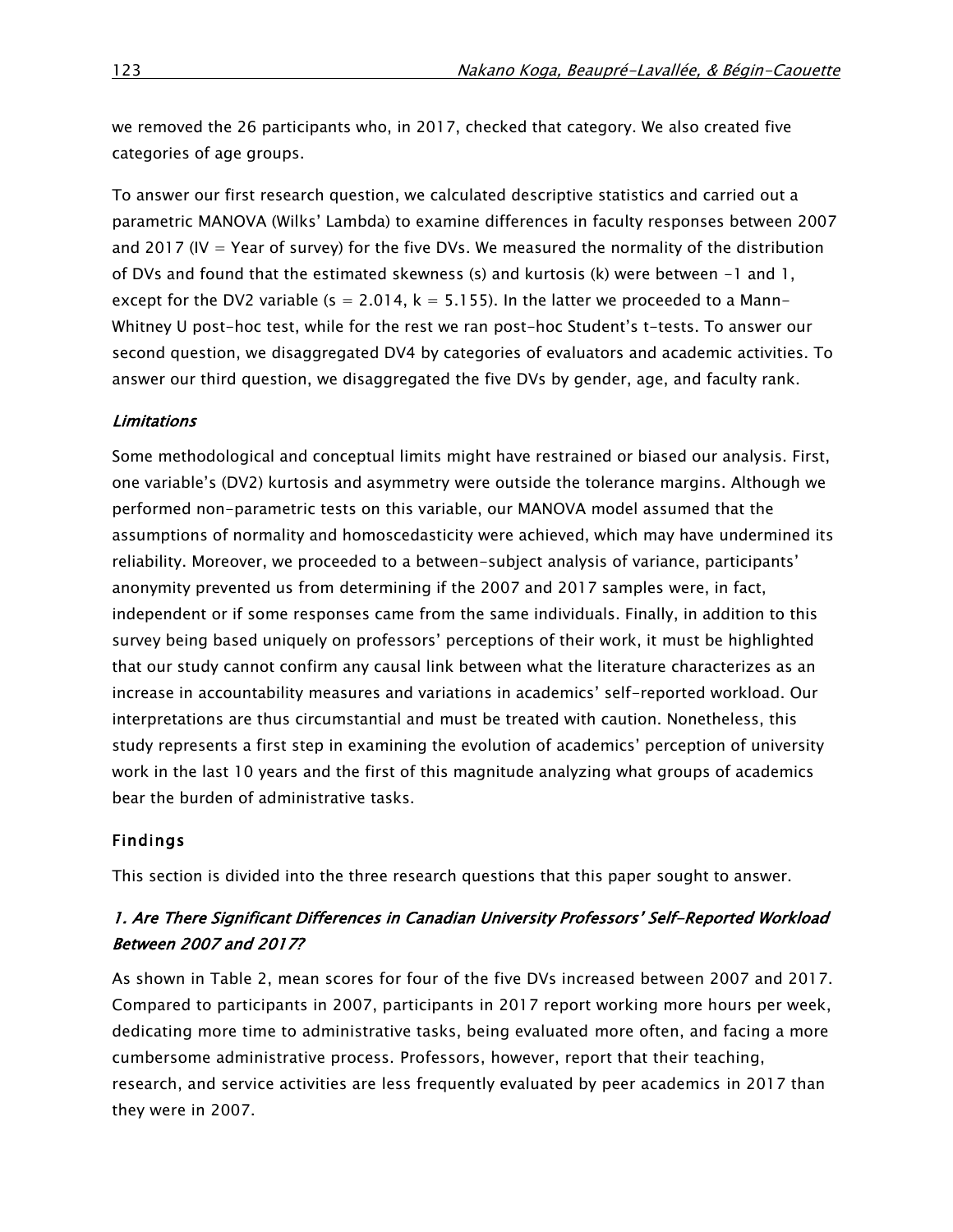Mean Scores of Dependent Variables in 2007 and 2017

|                 | Variables                                      | Year         | $\mathsf{n}$ | M              | SD             |
|-----------------|------------------------------------------------|--------------|--------------|----------------|----------------|
| DV1             | Working hours per week                         | 2007<br>2017 | 1149<br>2743 | 43.40<br>45.27 | 14.85<br>14.10 |
| DV <sub>2</sub> | % time dedicated to administrative tasks       | 2007<br>2017 | 1108<br>2743 | 16%<br>18%     | 0.15<br>0.15   |
| DV <sub>3</sub> | Number of evaluation occurrences               | 2007<br>2017 | 1284<br>2797 | 6.25<br>6.87   | 4.43<br>3.78   |
| DV4             | % of participation to evaluation by professors | 2007<br>2017 | 1066<br>2747 | 36%<br>32%     | 0.23<br>0.24   |
| DV <sub>5</sub> | Perception of administrative cumbersomeness    | 2007<br>2017 | 1048<br>2760 | 3.81<br>3.92   | 1.07<br>1.11   |

In order to examine if variations were statistically significant, we proceeded to a betweensubject one-way MANOVA (Wilks' Lambda) on the five DVs and for which the year of the survey was the IV. Findings suggest that the means of the scores attributed by participants to the five variables taken together in 2017 is significantly different than the mean of the scores attributed by participants in 2007, Wilks' Lambda = 0.986,  $F(5, 3674) = 10.804$ ,  $p = 0.000$ , partial etasquared  $\eta^2 = 0.014$  (small size of the amplitude effect of the difference between the means).

As presented in Table 3, post-hoc t-tests were carried out for the four variables which data follow normal distribution. Findings suggest that differences between 2007 and 2017 are statistically significant ( $p < 0.05$ ), although Cohen tests indicated that the size effect of those significant differences is small ( $d_{Cohen} \leq 0.2$ ). Participating faculty members therefore report working significantly more hours per week, being evaluated more often, being less evaluated by peer faculty members, and having to face a more cumbersome administrative process.

DV2 did not follow a normal distribution, so we performed a Mann and Whitney non-parametric test and obtained that the mean rank of 2017 was significantly higher than that of 2007 ( $p <$ 0,01), but the difference is of small magnitude ( $\eta^2 = 0.01$ ). In other words, faculty in 2017 report dedicating more time to administrative tasks than faculty in 2007, but the difference is only 2 percentage points.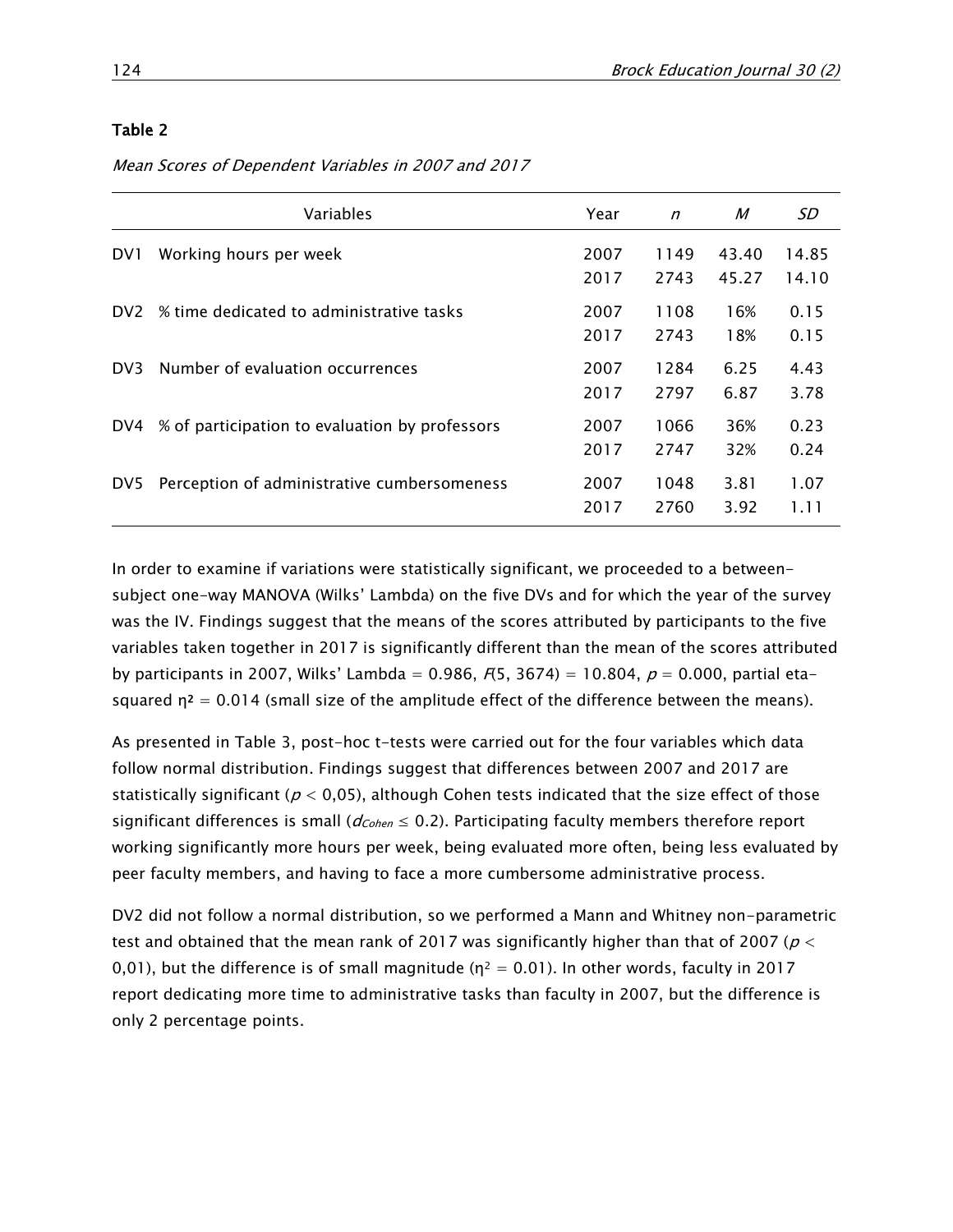Independent Group T-test Results Comparing Participants' Responses to Four Variables in 2007 and 2017

|      | Variables                                         | t       | df   | Mean<br>Sig.<br>difference<br>$(2-tailed)$ |         | 95% confidence<br>interval of the<br>difference |         |
|------|---------------------------------------------------|---------|------|--------------------------------------------|---------|-------------------------------------------------|---------|
|      |                                                   |         |      |                                            |         | Lower                                           | Upper   |
| DV1  | Working hours per week                            | $-3.64$ | 2056 | .000                                       | $-1.87$ | $-2.88$                                         | $-0.86$ |
| DV3. | Number of evaluation<br>occurrences               | $-4.32$ | 2174 | .000                                       | $-0.62$ | $-0.90$                                         | $-0.34$ |
| DV4  | % of participation to<br>evaluation by professors | $-4.07$ | 2023 | .000                                       | $-0.03$ | 0.02                                            | 0.05    |
| DV5  | Perception of administrative<br>cumbersomeness    | $-2.88$ | 3806 | .004                                       | $-0.12$ | $-0.19$                                         | $-0.04$ |

## 2. By Whom Were Professors' Academic Activities Evaluated in 2007 and 2017?

The only variable with higher mean scores in 2007 than in 2017 was DV4—Proportion of participation to evaluation occurrences by professors. DV4 is a composite index created by adding the number of times participants checked that their teaching, research, and/or external activities were evaluated by one of the eight types of evaluators, and by dividing the number of times activities were evaluated by peers in the same or other departments from that total. Considering the complexity of this variable (three activities and eight types of evaluators) and taking into account that the evaluation of academic activity can be considered as a by-product of accountability, we disaggregated the 2007 and 2017 data to examine by whom professors reported being regularly evaluated.

Table 4 reveals that, in 2017, a larger proportion of professors reported that their research and teaching activities were more evaluated than in 2007, and by all types of evaluators. The difference is particularly noticeable with teaching activities being more evaluated by students (+11%), heads of departments (+8%), senior administrators (+9%), and other professors from the same department  $(+8%)$ . A larger proportion of professors also reported that their research was evaluated by senior administrative staff  $(+11%)$ , heads of departments  $(+10%)$ , and external reviewers (+6%). On the contrary, compared to 2007, a smaller proportion of faculty members in 2017 reported that their external (or service-oriented) activities were evaluated by peers, heads of departments, members of other departments, and students. Nevertheless, those activities were more evaluated by external reviewers  $(+4%)$  and senior administrators  $(+3%)$ .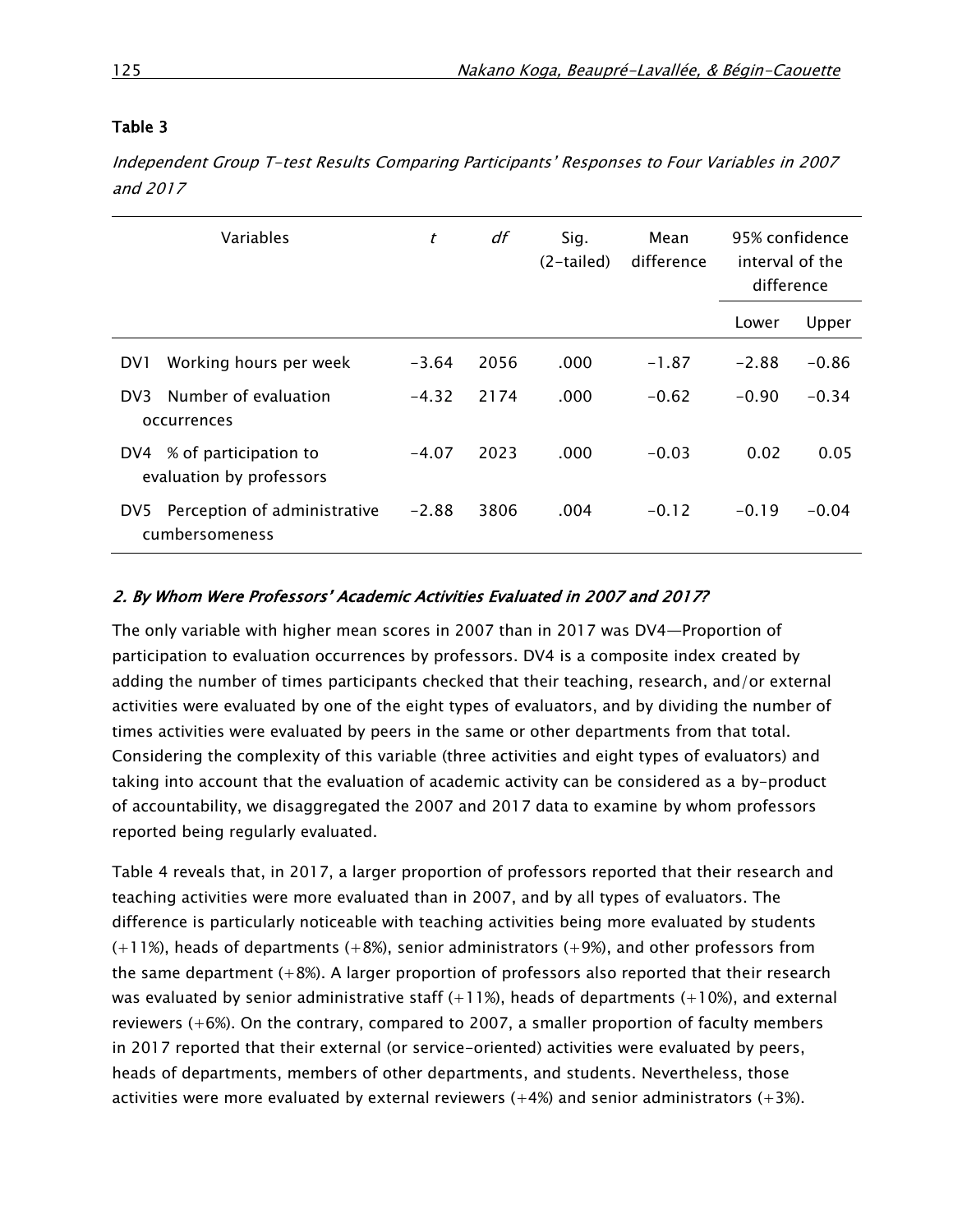Evolution of Evaluation Occurrences by Type of Activity and Type of Evaluator Between 2007 and 2017

|                                                              | Teaching<br>activities |      | Research<br>activities |      | External<br>activities |      |
|--------------------------------------------------------------|------------------------|------|------------------------|------|------------------------|------|
|                                                              | 2007                   | 2017 | 2007                   | 2017 | 2007                   | 2017 |
| Your peers in your department                                | 35%                    | 43%  | 39%                    | 41%  | 39%                    | 31%  |
| The head of your department or<br>unit                       | 56%                    | 64%  | 48%                    | 58%  | 55%                    | 47%  |
| Members of other departments or<br>units at your institution | 13%                    | 14%  | 18%                    | 19%  | 14%                    | 11%  |
| Senior administrative staff                                  | 25%                    | 34%  | 27%                    | 38%  | 26%                    | 29%  |
| Your students                                                | 76%                    | 87%  | 2%                     | 3%   | 3%                     | 2%   |
| External reviewers                                           | 7%                     | 9%   | 47%                    | 53%  | 7%                     | 11%  |

# 3. In 2017, Were Some Faculty Members More Involved Than Others in Dealing With Administrative Tasks?

Having noted a statistically significant increase in the faculty workload between 2007 and 2017, we were curious to examine on whom lied the burden of administrative tasks. Table 5 disaggregates data for the five DVs by professors' gender, age group, and academic rank.

Firstly, women reported working slightly fewer hours per week than their male colleagues but dedicating slightly more hours to administrative tasks. Female participants also indicated that their academic activities were evaluated more often and by other faculty members in a greater proportion. Concomitantly, the administrative process appeared more cumbersome for them than for male professors.

Secondly, the age groups who dedicated more time to administrative tasks were faculty members who are between 51 to 60 years old (M = 19%) and 61 to 70 years old (M = 19%). Faculty members under the age of 40 years old reported being evaluated the most often ( $M =$ 7.37) and by other professors in a larger proportion ( $M = 37\%$ ). The highest scores attributed to administrative cumbersomeness were given by faculty members between the ranges of 41 to 50  $(M = 3.99)$  and 51 to 60 years  $(M = 3.99)$ .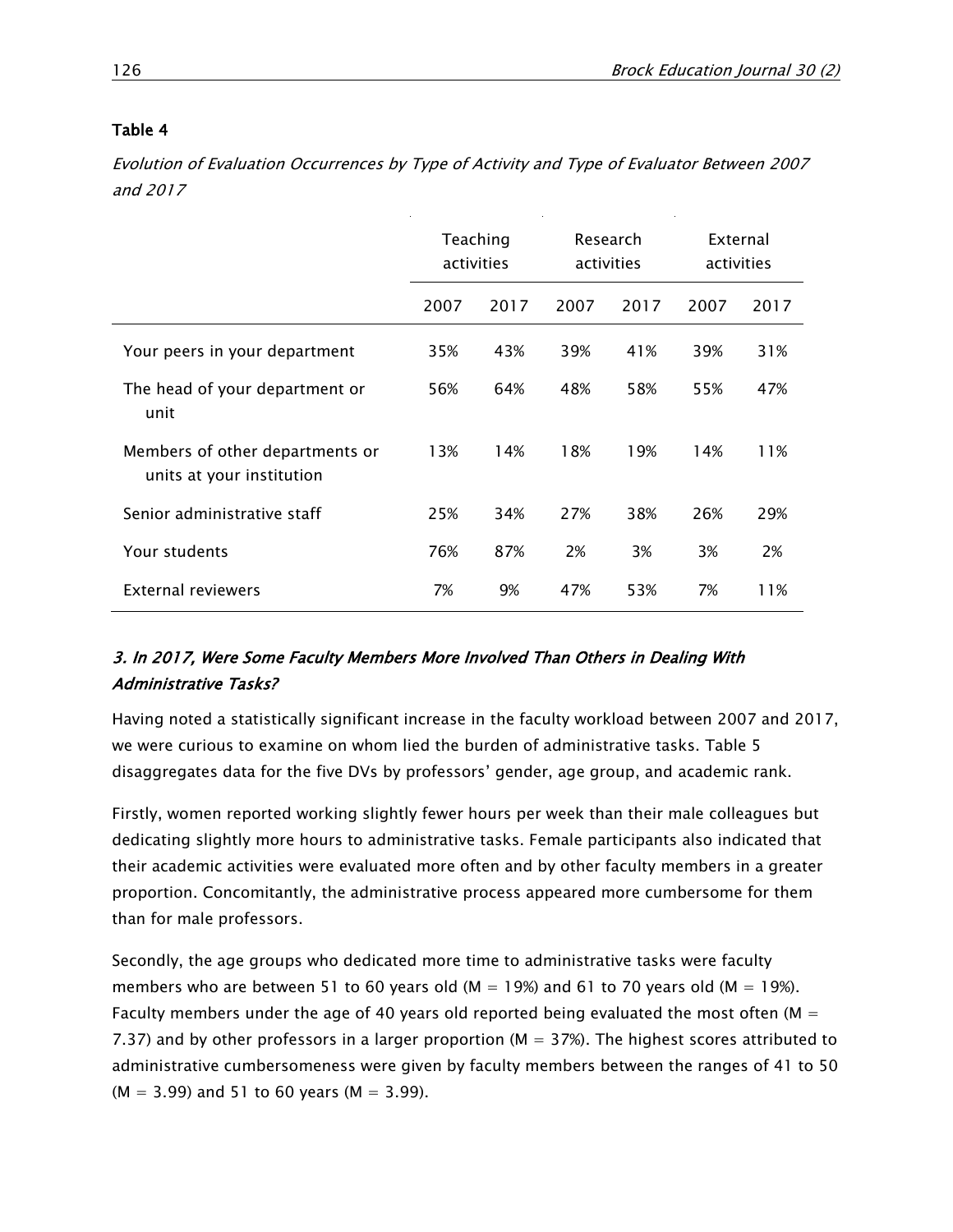| Academics     | Working<br>hours<br>per week | % time<br>dedicated to<br>administration | Number of<br>evaluation<br>occurrences | % of<br>participation<br>to eval. by<br>professors | Perception of<br>cumbersomeness |
|---------------|------------------------------|------------------------------------------|----------------------------------------|----------------------------------------------------|---------------------------------|
| Gender        |                              |                                          |                                        |                                                    |                                 |
| Male          | 45.67                        | 17%                                      | 6.67                                   | 30%                                                | 3.85                            |
| Female        | 44.96                        | 18%                                      | 7.06                                   | 33%                                                | 3.99                            |
| Age           |                              |                                          |                                        |                                                    |                                 |
| $<$ 40        | 43.38                        | 13%                                      | 7.37                                   | 37%                                                | 3.86                            |
| $41 - 50$     | 44.27                        | 17%                                      | 7.29                                   | 34%                                                | 3.99                            |
| $51 - 60$     | 46.45                        | 19%                                      | 6.89                                   | 30%                                                | 3.99                            |
| $61 - 70$     | 44.89                        | 19%                                      | 6.35                                   | 30%                                                | 3.84                            |
| >70           | 48.06                        | 14%                                      | 6.24                                   | 29%                                                | 3.68                            |
| Academic rank |                              |                                          |                                        |                                                    |                                 |
| Assistant     | 46.20                        | 14%                                      | 7.28                                   | 35%                                                | 3.89                            |
| Associate     | 45.23                        | 18%                                      | 7.23                                   | 32%                                                | 4.04                            |
| Full          | 45.79                        | 19%                                      | 6.66                                   | 30%                                                | 3.85                            |

Comparing Participants of Evaluation (2017)

Thirdly, considering that academic rank is significantly correlated to professors' age ( $r_s = 0.50$ ,  $p < 0.01$ ), our observations regarding age groups are applicable to ranks. Assistant professors declared working more hours ( $M = 46.20$ ), dedicating less time to administrative tasks ( $M =$ 14%), being evaluated more often ( $M = 7.28$ ) and being evaluated by other faculty members in a larger proportion ( $M = 35\%$ ). On the other hand, full professors reported dedicating a greater proportion of their time to administrative tasks ( $M = 19\%$ ), being less frequently evaluated ( $M =$ 6.66) and being less frequently evaluated by peers ( $M = 30\%$ ). Associate professors, for their part, perceived administrative processes as being more cumbersome ( $M = 4.04$ ) than their colleagues. In sum, junior academics would be more frequently evaluated, mid-level academics would be more dissatisfied with the administrative cumbersomeness of their work, and senior academics would dedicate more time to administrative tasks.

## Discussion

Using the Canadian data from the 2007 CAP study and 2017 APIKS study, this paper aimed to answer three research questions:

- 1. Are there significant differences in Canadian university professors' self-reported workload between 2007 and 2017?
- 2. By whom were professors' academic activities evaluated in 2007 and 2017?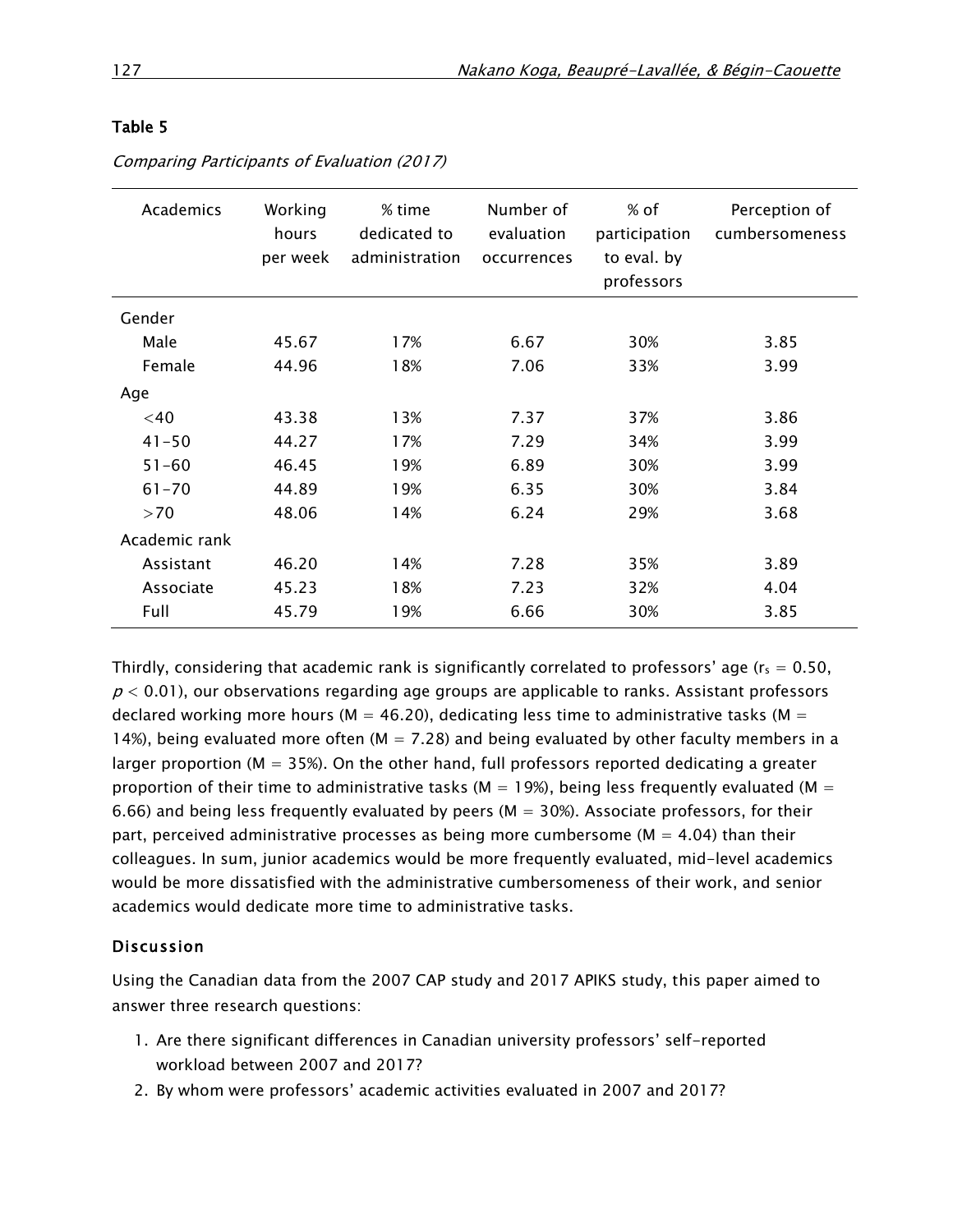3. In 2017, were some faculty members more involved than others in dealing with administrative tasks?

Findings suggest that academic workload increased significantly in 10 years, that academic activities are significantly more evaluated, although by academics themselves in a smaller proportion, and that the administrative burden lies more heavily on female and senior faculty members.

Those findings support the conclusions reached by other studies. The increase in faculty workload observed in Canadian research-intensive universities between 1996 and 2006 (Crespo & Bertrand, 2013) seems to have continued between 2007 and 2017 and to be perceptible when all types of universities are considered. A future study could examine if the evolution in faculty workload varies by type of institution. One could wonder if a 2-hour-per-week increase corresponds to what Kouritzin (2020) named a "workload creep" (p. 1094), but participants did indicate working, on average, more than 45 hours per week, and even more if we only consider the 8 months during which classes are in session. Regarding the proportion of that workload coming from administrative tasks, there are few studies with which to compare our findings, but, in the United Kingdom, Tight (2010) had noted that the proportion of time dedicated to administrative tasks had also increased and represented 25% of professors' time. Our findings suggest that faculty members report dedicating, in 2017, 18% of their time to administrative tasks, but although the increase since 2007 is significant, it is of very small magnitude (2%).

Our analyses also mirror findings from other studies regarding how administrative tasks weigh more heavily on some academics than others, especially women (Craig et al., 2014; Link et al., 2017). As O'Meara et al. (2017) suggested, female faculty might feel a pressure to accept more administrative responsibilities than their male colleagues, despite a larger proportion of female academics in universities (Universities Canada, 2017). In terms of ranks, like Kyvik (2013) had noted in Europe, senior faculty members report working more hours than their junior colleagues who, like Porter and Umbach (2001) had suggested, could be expected to dedicate themselves to activities, mainly research, considered for their promotion. Assistant professors (who are, on average, more frequently 40 years old or younger) report working more hours per week and having their academic activities being more frequently evaluated and by other professors in a greater proportion. Professors who have not yet obtained tenure tend to dedicate more hours to preparing their courses and building up their research program because they have to get used to this job, but also because they must meet (or surpass) the implicit and explicit requirements of their colleagues, who are ultimately responsible for granting them with tenure (Acker & Webber, 2016; Cook et al., 2020). Kim et al. (2016) have also shown that the implementation of tighter monitoring and evaluation systems in universities had a greater influence on assistant professors' activities, thus corroborating the tight coupling between evaluation and workload for assistant professors. Since our data do not indicate the types of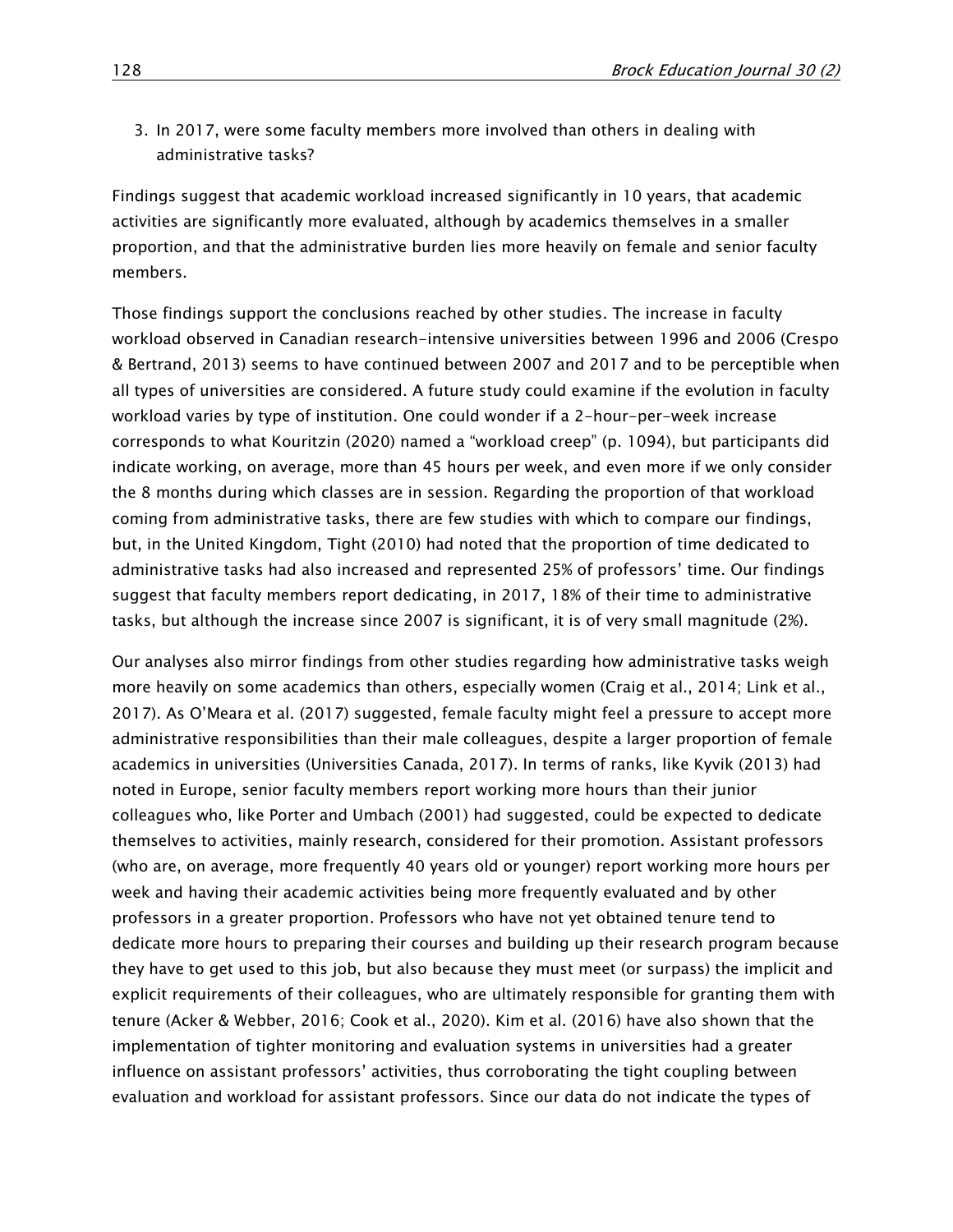evaluation activities that professors must face, this remains a hypothesis to be further tested. Academics of all ages somehow agree with the statement regarding the cumbersomeness of the administrative process, but retired professors and those close to retirement are less likely to agree than associate and women professors, groups often subjected to additional pressures and challenges (e.g., the glass ceiling, raising children, taking care of elderly dependents, raising funds for larger projects) related to career progress, gender equality, or relative competitiveness (Kyvik, 2013; O'Meara et al., 2017).

#### Accountability, Evaluation, and the Technostructure

The effective rise of faculty workload and administrative tasks between 2007 and 2017 occur in parallel with an accountability policy framing in higher education in several Canadian provinces (Fisher & Rubenson, 2014). Accountability is a multifaceted concept, and, unlike Newton (2001) did in the United Kingdom, our study cannot confirm a direct causal relationship between accountability and the increase in faculty workload. Findings, however, shed light on professors' perception of evaluation processes, which are a concrete manifestation of accountability (O'Meara et al., 2017). Reported evaluation occurrences increased significantly in 10 years and professors' participation to those occurrences significantly decreased during the same period.

Beyond the burden of evaluations, our study indicates that, between 2007 and 2017, faculty evaluation (and the power it involves) has been transferred to other actors, following two distinct directions. Professors' participation in evaluating teaching activities has increased and remains an expression of collegiality as peer-based control rather than total immunity from peer scrutiny (Birnbaum, 1988; Hardy, 1996; Mintzberg, 1979). But our findings also suggest that evaluation has crept vertically, towards the upper level of the faculty staff (heads of units), and horizontally, towards other administrative or expert bodies, internal or external to universities. As administrative personnel (chairs and senior administrators) get more involved in evaluating teaching, accountability principles seep into assessment practices and may justify administrative oversight of academic work. Our results show an important increase in student evaluation of teaching (SET), which is in line with studies revealing how SET is used as a management tool by administrators (Cook et al., 2020; Hornstein, 2017). NPM tends to favour competition between universities (de Boer et al., 2005; Dill et al., 2004), and marketization is often accompanied by contractual obligations towards the State that incentives the continuous production of output measurements (Dill, 1998). As students are seen less as professional apprentices expected to conform to institutional culture, and increasingly as customers (Côté & Allahar, 2007; Crespo et al., 2011; Winston, 1999), institutions benefit from increasing legitimacy to evaluate the students' satisfaction of the teaching they receive, legitimizing their opinions on the question (Hornstein, 2017). Our results show that the increase in SET is shadowed by an almost equivalent increase in administrators' (local or institutional) involvement in teaching assessment.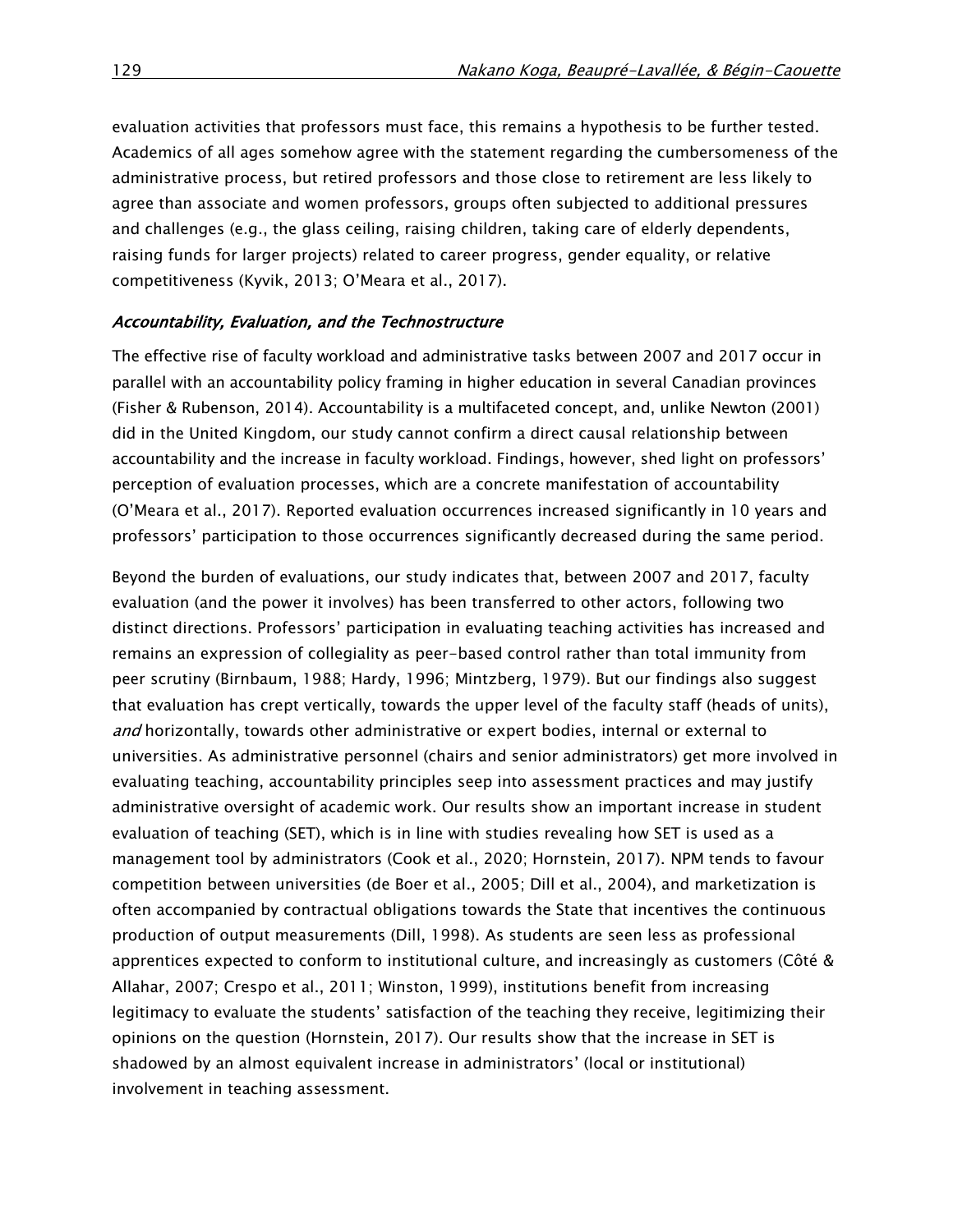Research activities are also increasingly evaluated, but while evaluation by peers remains constant, the participation of unit chairs and senior administrators is notable. This unequal evolution of responsibility over assessment processes tends to support the many observations regarding such a shift in Canada (Côté & Allahar, 2007, 2011) and other countries (Whitchurch, 2012). First, this could relate to the intensification of research regulations through ethics protocols (Haggerty, 2004; Karram Stephenson, Jones, Fick, et al., 2020), and the role of central administrators and interstitial organizations in incentivizing and regulating profit-oriented research activities (Clark, 1998; Jessop, 2017).

Overall, the only types of evaluators who are more involved for all three types of academic activities' evaluation are senior administrative staff and external reviewers. This mirrors Geurts and Maassen's (2005) observation that professors perceived their activities were more evaluated by senior administrative staff. Two explanations could explain this evolution. Firstly, the accountability framework is often associated with a professionalized body of administrative staff (Kehm, 2015) proficient in the budget, finances and contracts, evaluating research projects, implementing teaching evaluation mechanisms, collecting institutional data, reporting on key performance areas or diversity and environmental standards, et cetera. (Hansen et al., 2019). Since this "support staff" work more with department chairs, deans, and vice-provosts than with professors (Kouritzin, 2020), academics fill out forms for them who, in the end, are responsible for making the institution accountable to public authorities. Secondly, as universities become more complex organizations and academic work implies a plurality of skills not generally developed by professors, universities employ professionals who are cognizant of research impact, learning technology, student development, equity standards, research ethics, international relations, trade and business law, bibliometric calculations, and team management. For Kyvik (2013), this administrative apparatus would relieve professors of some of the administrative work. However, considering their almost proprietary knowledge and their mastery of support infrastructure, professors must rely on their expertise and adjust their activities accordingly. This situation corresponds to Mintzberg's (1983) technostructure that relies on its expertise to develop systems of bureaucratic control. Multiple studies (e.g., Kallio et al., 2020; Normand, 2020) have shown how technostructures thrived in accountabilityfocused systems. The magnitude of differences between 2007 and 2017 remain, however, small and one could formulate a hypothesis according to which the high level of faculty unionization in Canada has served to protect academic traditions, such as collegiality (Gopaul et al., 2016).

### Conclusion

The objective of this paper was to examine how faculty workload and academic activities' evaluation had evolved between 2007 and 2017, in a context marked by NPM and accountability in Canadian higher education. Relying on faculty perspectives collected in the 2007 CAP study and the 2017 APIKS study, our findings suggest that academic workload increased significantly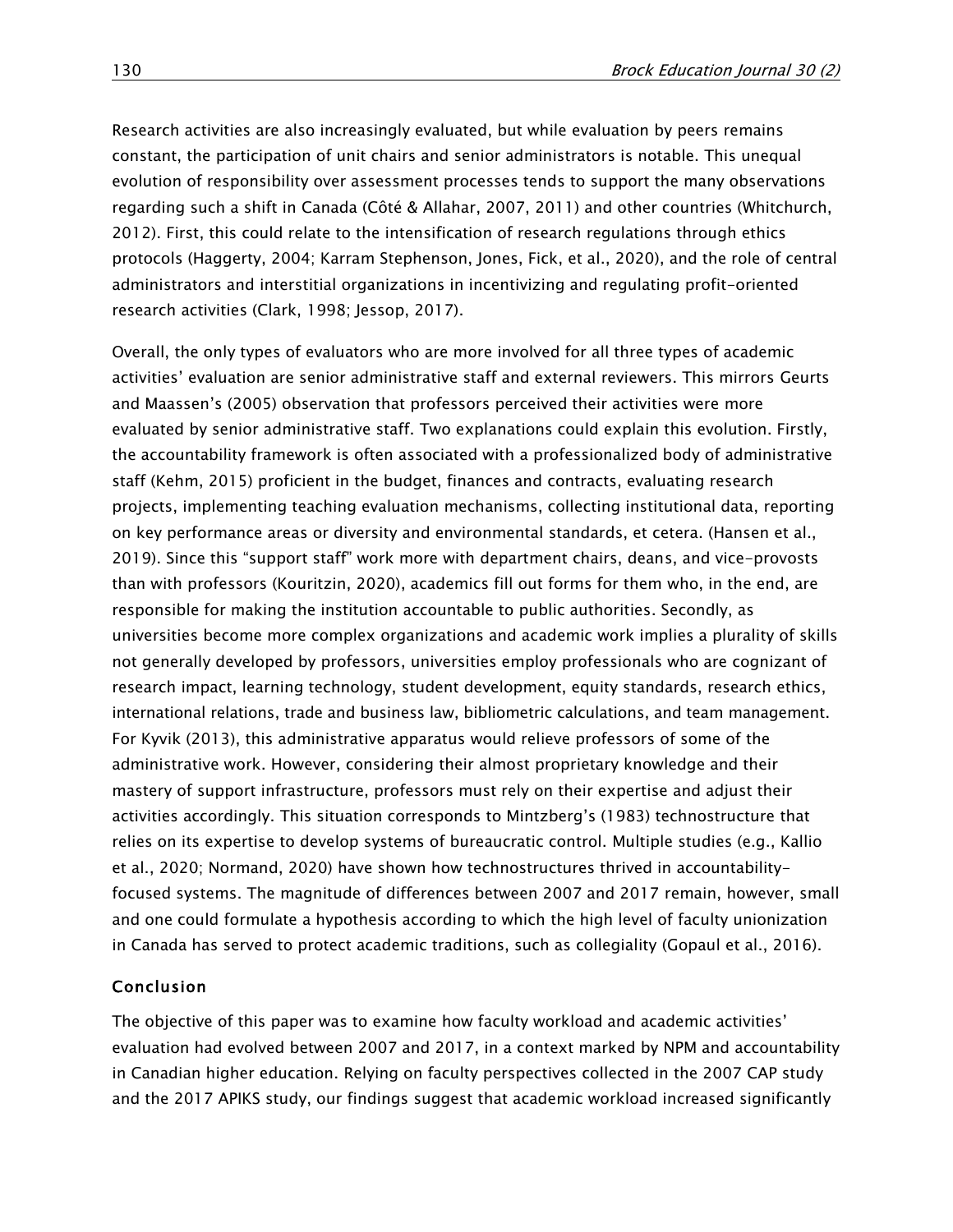in 10 years, that faculty members spend more time on administrative tasks, and that academic activities are significantly more evaluated, although less by academics themselves. These three findings are important as they corroborate the argument (see Craig et al., 2014; Geurts & Maassen, 2005; Kouritzin, 2020; Shore, 2008; Tight, 2010) according to which accountability measures imposed on universities would have added to the administrative burden of professors who need to work more hours and dedicate more of their time to justify or demonstrate their academic activities' results and relevance.

Female academics also reported, in 2017, dedicating more time to administrative tasks, being more frequently evaluated, and perceiving the administrative process as more cumbersome than their male colleagues. Finally, the only types of evaluators who were more involved for all three types of academic activities' evaluation were senior administrative staff and external reviewers. Our interpretation of those findings is that the accountability policy framework in Canada is concomitant to universities' multiplying evaluation and reporting mechanisms, which could result in universities increasing the administrative and paperwork burden of faculty members (Allen, 2011), and hiring non-academic staff to help the institution in its diverse obligations (Hansen et al., 2019).

Our findings also suggest that the responsibility for evaluating academic activities has shifted vertically towards the heads of units, and horizontally towards administrative bodies of experts, either internal or external to universities. Future studies could examine how this power shift would influence collegial management practices within universities' decision-making bodies.

Since no formal definition of "administrative" tasks was provided in the surveys, a future study should examine what faculty members include in administrative tasks. For instance, is filling out ethics applications part of research or administration? Moreover, combining a policy analysis with empirical observations could help track how accountability policies at the provincial level influence universities' administrative procedures and, possibly, the administrative tasks performed by individual faculty members. In the end, one could wonder to what extent does the time involved in proving someone is working take time away from completing the work itself.

## Acknowledgements

The APIKS survey of Canadian faculty was conducted by the research team of Glen A. Jones (University of Toronto), Grace Karram Stephenson (University of Toronto), Amy Scott Metcalfe (University of British Columbia), and Olivier Bégin-Caouette (Université de Montréal). This project was supported by the Ontario Human Capital Research and Innovation Fund and the Social Sciences and Humanities Research Council of Canada. This author was provided with access to data under the ethical protocols of this project and acknowledges the support of the research team in the development of the paper.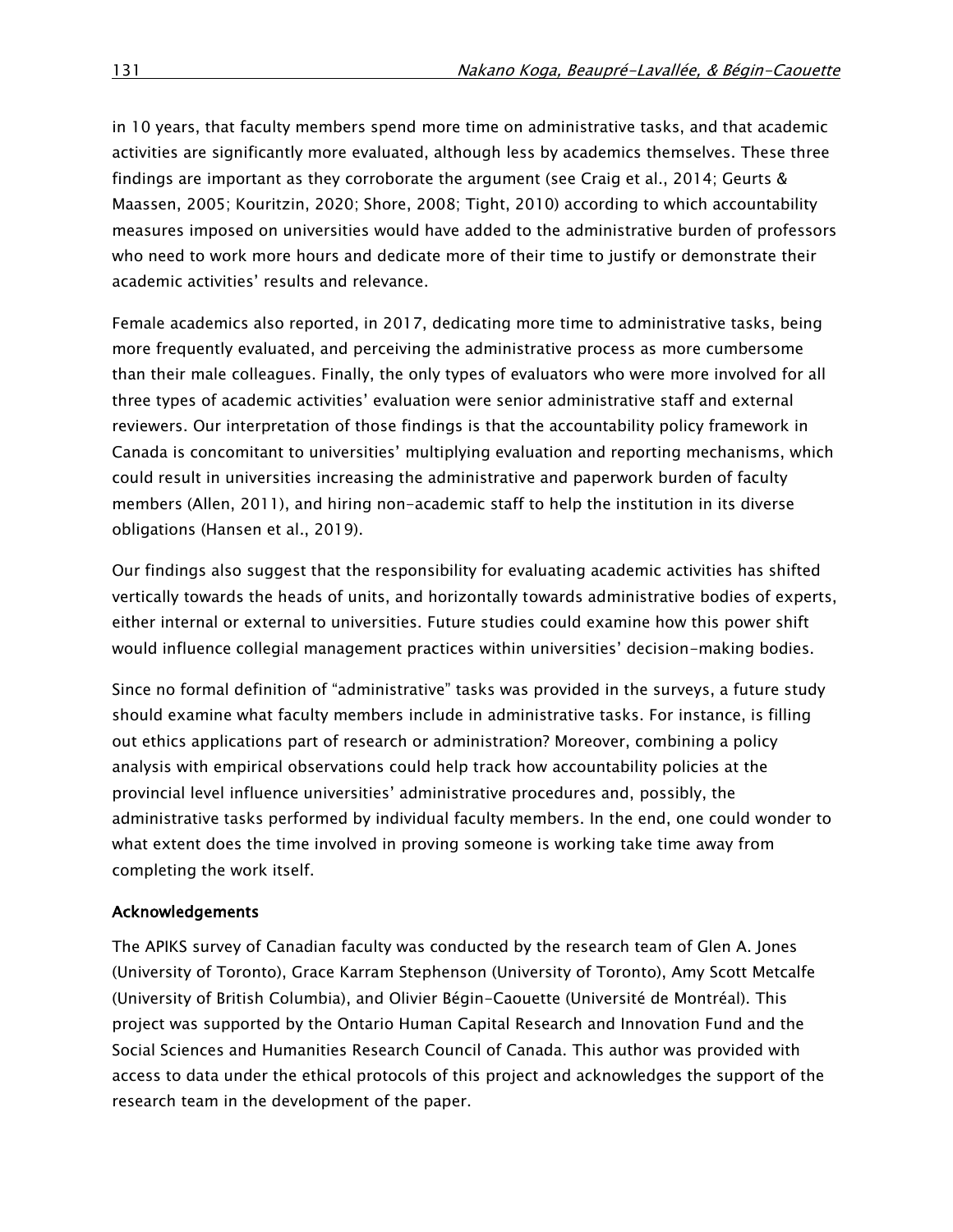#### References

- Acker S., & Webber M. (2016). Discipline and publish: The tenure review process in Ontario universities. In L. Shultz & M. Viczko (Eds.), Assembling and governing the higher education institution. (pp. 233-255). Palgrave Macmillan. [https://doi.org/10.1057/978-](https://doi.org/10.1057/978-1-137-52261-0_13) [1-137-52261-0\\_13](https://doi.org/10.1057/978-1-137-52261-0_13)
- Allen, H. (2011). Faculty workload and productivity in Canada in an Era of global crises. In The NEA 2011 almanac of higher education (pp. 101-116). National Education Association. <https://tinyurl.com/2pccc7ck>
- Anderson, J. E. (2006). Public policy-making (6th ed.). Wadsworth.
- Birnbaum, R. (1988). How colleges work: The cybernetics of academic organization and leadership. Jossey-Bass.
- Boring, A. (2017). Gender biases in student evaluations of teaching. Journal of Public Economics, 145, 27-41. <https://doi.org/10.1016/j.jpubeco.2016.11.006>
- Broucker, B., & De Wit, K. (2015). New public management in higher education. In J. Huisman, H. de Boer, D. D. Dill, & M. Souto-Otero (Eds.), The Palgrave international handbook of higher education policy and governance (pp. 57-75). Palgrave Macmillan. [https://doi.org/10.1007/978-1-137-45617-5\\_4](https://doi.org/10.1007/978-1-137-45617-5_4)
- Buchanan, J., Gordon, S., & Schuck, S. (2008). From mentoring to monitoring: The impact of changing work environments on academics in Australian universities. Journal of Further and Higher Education, 32(3), 241-250. <https://doi.org/10.1080/03098770802220421>
- Canadian Association of University Teachers. (2019). CAUT almanac of post-secondary education: 3. Academic staff. <https://www.caut.ca/resources/almanac/3-academic-staff>
- Clark, B. R. (1998). Creating entrepreneurial universities: Organizational pathways of transformation. Emerald.
- Cook, C., Jones, J., & Gibson-Sweet, M. (2020). The effects of control on academic engagement, work &–life balance and work–life conflict: is how we manage and what we measure actually contributing to what we strive to pursue? In M. Antoniadou & M. Crowder (Eds.) Modern day challenges in academia (pp. 168-182). Edward Elgar. <https://doi.org/10.4337/9781788119191>
- Côté, J. E., & Allahar, A. L. (2007). Ivory tower blues: A university system in crisis. University of Toronto Press.
- Côté, J. E., & Allahar, A. L. (2011). Lowering higher education: The rise of corporate universities and the fall of liberal education. University of Toronto Press.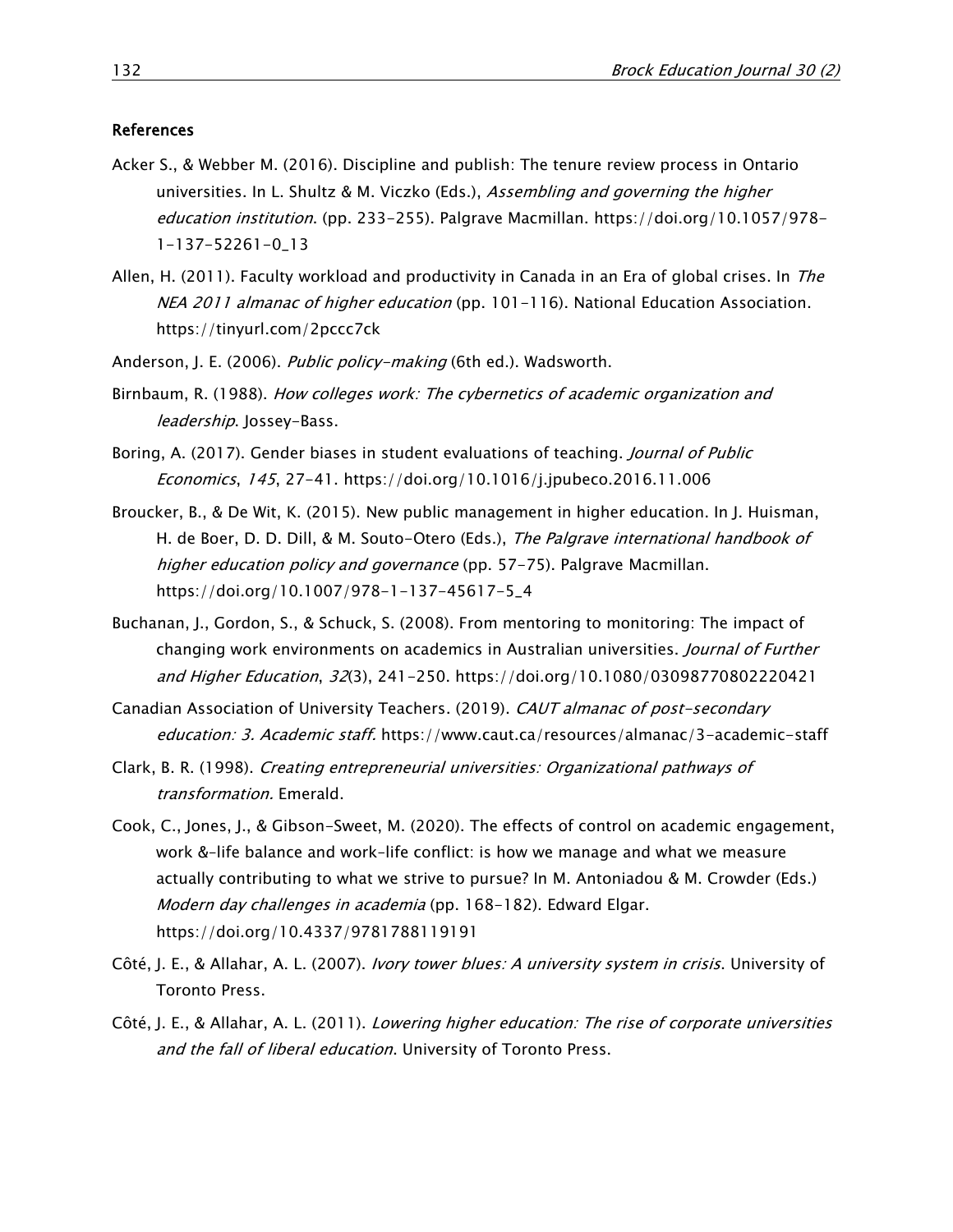- Craig, R., Amernic, J., & Tourish, D. (2014). Perverse audit culture and accountability of the modern public university. Financial Accountability & Management, 30(1), 1-24. <https://doi.org/10.1111/faam.12025>
- Crespo, M., Beaupré-Lavallée, A., & Dubé, S. (2011). Regional delocalization of academic offer in Québec: A quasi-market manifestation in higher education. In P. Teixeira & D. Dill (Eds.). Public vices, private virtues? Assessing the effects of marketization in higher education (pp. 211-231). Brill. <https://brill.com/view/book/edcoll/9789460914669/BP000012.xml>
- Crespo, M., & Bertrand, D. (2013). Faculty workload in a research intensive university: A case study. Cirano.<http://cirano.qc.ca/pdf/publication/2013RP-11.pdf>
- de Boer, H., Enders, J., & Schimank, U. (2005). On the way towards new public management? The governance of university systems in England, the Netherlands, Austria, and Germany. In D. Jansen (Ed.), New forms of governance in research organizations-Disciplinary approaches, interfaces and integration (pp. 137-152). Springer. [https://doi.org/10.1007/978-1-4020-5831-8\\_5](https://doi.org/10.1007/978-1-4020-5831-8_5)
- Dill, D. (1998). Evaluating the "evaluative State": Implications for research in higher education. European Journal of Education, 33(3), 361-377.<https://www.jstor.org/stable/1503589>
- Dill, D., Teixeira, P., Jongbloed, B., & Amaral A. (2004). Conclusion. In P. Teixeira B. Jongbloed, D. Dill, & A. Amaral (Eds.) Markets in higher education: Rhetoric or reality? (HEDY, vol. 6, pp. 327-352). Springer. [https://doi.org/10.1007/1-4020-2835-0\\_15](https://doi.org/10.1007/1-4020-2835-0_15)
- Eastman, J., Jones, G., Bégin-Caouette, O., Li, S., Noumi, C. & Trottier, C. (2018). Provincial oversight and university autonomy in Canada: Findings of a comparative study of Canadian university governance. Canadian Journal of Higher Education / Revue canadienne d'enseignement supérieur, 48(3), 65–81.<https://doi.org/10.7202/1057129ar>
- Enders J., de Boer H., & Leišytė L. (2009). New public management and the academic profession: The rationalisation of academic work revisited. In J. Enders & E. de Weert (Eds.), The changing face of academic life (pp. 36-57). Palgrave Macmillan. [https://doi.org/10.1057/9780230242166\\_3](https://doi.org/10.1057/9780230242166_3)
- Finkelstein, M. J., & Jones, G. A. (Eds.). (2019). Professorial pathways: academic careers in a global perspective. JHU Press.<https://muse.jhu.edu/book/66182>
- Fisher, D., & Rubenson, K. (2014). Introduction and overview: PSE in three Canadian provinces. In D. Fisher, K. Rubenson, T. Shanahan, & C. Trottier (Eds.), The development of postsecondary education systems in Canada: A comparison between British Columbia, Ontario, and Quebec, 1980-2010 (pp. 3-34). McGill-Queen's University Press.
- Geurts, P., & Maassen, P. (2005). Academics and institutional governance. In A. Welch (Ed.), The professoriate (pp. 35-58). Springer. [https://doi.org/10.1007/1-4020-3383-4\\_3](https://doi.org/10.1007/1-4020-3383-4_3)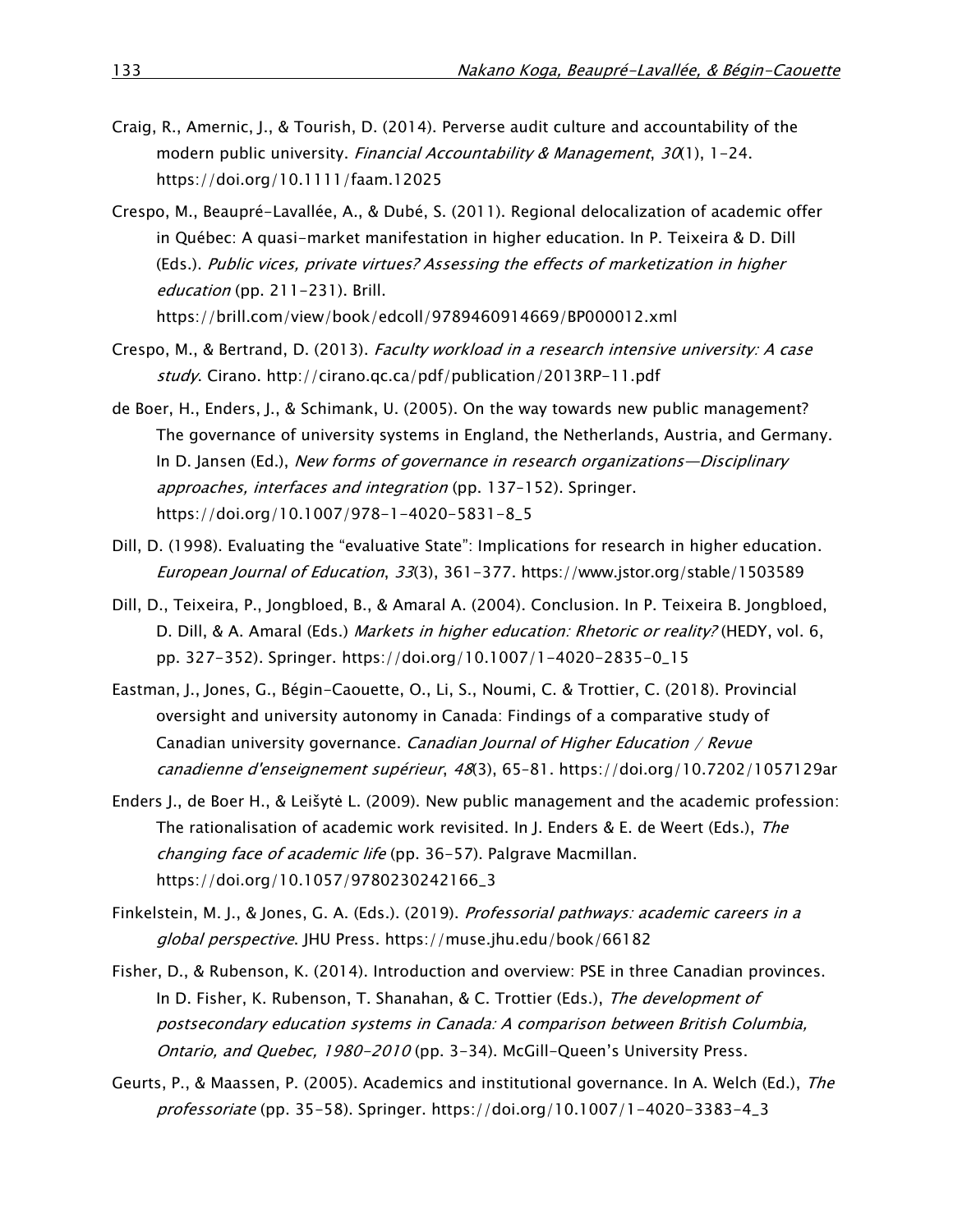- Gonzales, L. D. (2012). Responding to mission creep: Faculty members as cosmopolitan agents. *Higher Education, 64*(3), 337-353.<https://doi.org/10.1007/s10734-011-9497-9>
- Gopaul, B., Jones, G. A., Weinrib, J., Metcalfe, A., Fisher, D., Gingras, Y., & Rubenson, K. (2016). The academic profession in Canada: Perceptions of Canadian university faculty about research and teaching. *Canadian Journal of Higher Education*, 46(2), 55-77. <https://doi.org/10.47678/cjhe.v46i2.185269>
- Guzmán-Valenzuela, C. (2018). Universities, knowledge and pedagogical configurations: Glimpsing the complex university. *Educational Philosophy and Theory*,  $50(1)$ ,  $5-17$ . <https://doi.org/10.1080/00131857.2017.1313717>
- Haggerty, K. D. (2004). Ethics creep: Governing social science research in the name of ethics. Qualitative Sociology, 27(4), 391-414. <https://doi.org/10.1023/B:QUAS.0000049239.15922.a3>
- Hall, A., & Ferris, G. (2011). Accountability and extra-role behavior. *Employee Responsibilities* and Rights Journal, 23(2), 131-144. <https://doi.org/10.1007/s10672-010-9148-9>
- Hansen, H. F., Geschwind, L., Kivistö, J., Pekkola, E., Pinheiro, R., & Pulkkinen, K. (2019). Balancing accountability and trust: University reforms in the Nordic countries. Higher Education, 78(3), 557–573.<https://doi.org/10.1007/s10734-019-0358-2>
- Hardy, C. (1996). The politics of collegiality: Retrenchment strategies in Canadian universities. McGill- Queen's University Press
- Hornstein, H. A. (2017). Student evaluations of teaching are an inadequate assessment tool for evaluating faculty performance. Cogent Education, 4(1), Article 1304016. <https://doi.org/10.1080/2331186X.2017.1304016>
- Jessop, B. (2017). Varieties of academic capitalism and entrepreneurial universities. *Higher* Education, 73(6), 853–870.<https://doi.org/10.1007/s10734-017-0120-6>
- Jones, G. A. (2011, November 12-14). The horizontal and vertical fragmentation of academic work: The academic profession in Canada and a proposal for a new international study. [Paper presentation]. International Workshop on the Changing Academic Profession, Wuhan, China.

[https://www.oise.utoronto.ca/hec/UserFiles/File/Research/Papers/The\\_Horizontal\\_and\\_V](https://www.oise.utoronto.ca/hec/UserFiles/File/Research/Papers/The_Horizontal_and_Vertical_Fragmentation_of_Academic_Work.docx) [ertical\\_Fragmentation\\_of\\_Academic\\_Work.docx](https://www.oise.utoronto.ca/hec/UserFiles/File/Research/Papers/The_Horizontal_and_Vertical_Fragmentation_of_Academic_Work.docx)

[Kallio, T. J.,](https://www.emerald.com/insight/search?q=Tomi%20J.%20Kallio) [Kallio, K. M.,](https://www.emerald.com/insight/search?q=Kirsi-Mari%20Kallio) & [Blomberg, A.](https://www.emerald.com/insight/search?q=Annika%20Blomberg) (2020). From professional bureaucracy to competitive bureaucracy—Redefining universities' organization principles, performance measurement criteria, and reason for being. *[Qualitative Research in Accounting & Management](https://www.emerald.com/insight/publication/issn/1176-6093)*,  $17(1)$ , 82-108.<https://doi.org/10.1108/QRAM-10-2019-0111>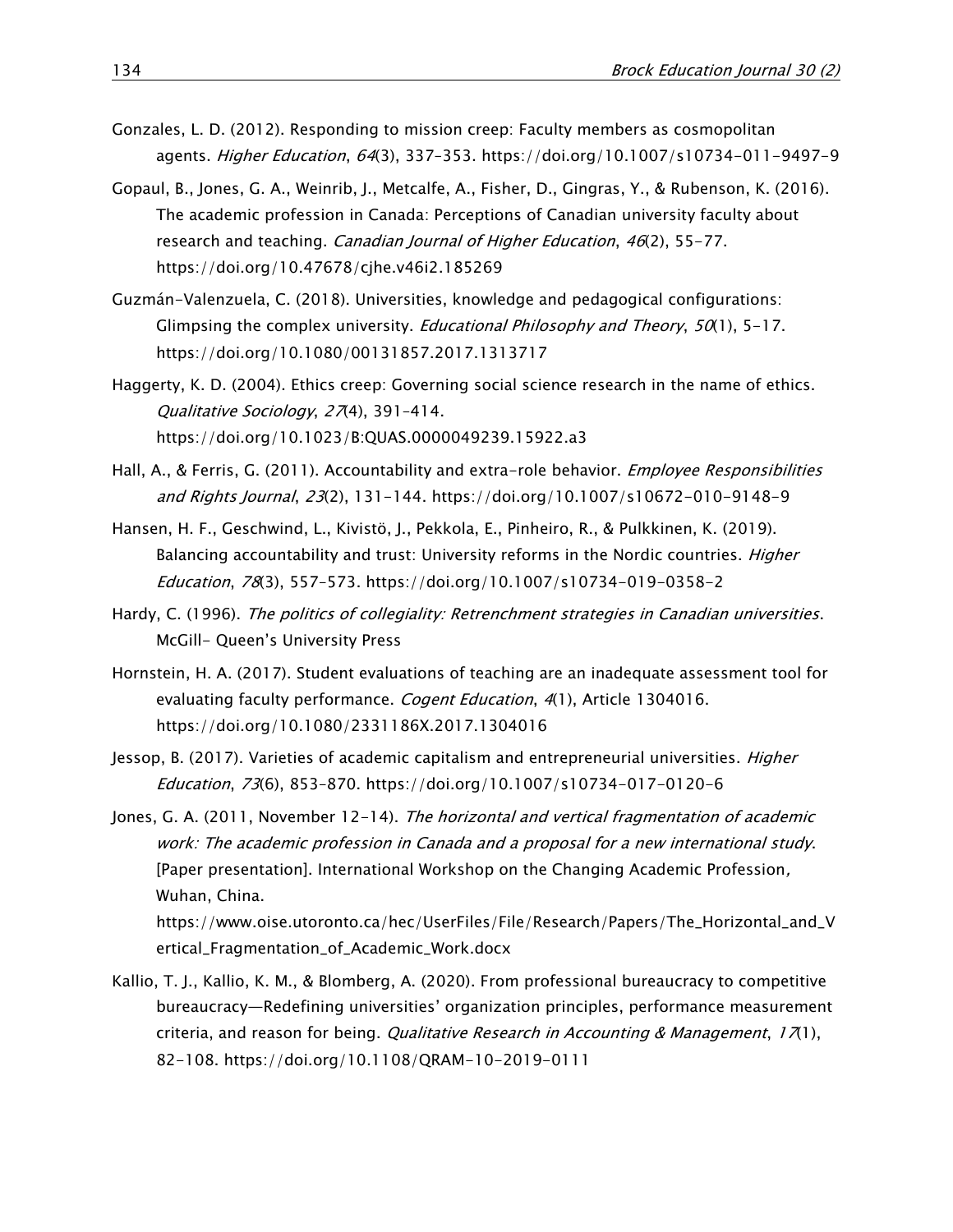- Karram Stephenson, G., Jones, G. A., Bégin-Caouette, O., & Metcalfe, A. S. (2020, March). Teaching, research and the Canadian professoriate: Findings from the 2018 Academic Profession in the Knowledge Society Survey. Higher Education Forum, 17 (pp. 25-41). Research Institute for Higher Education, Hiroshima University. <http://doi.org/10.15027/48953>
- Karram Stephenson, G., Jones, G., Fick, E., Bégin-Caouette, O., Taiyeb, A., & Metcalfe, A. (2020). What's the protocol? Canadian university research ethics boards and variations in implementing Tri-Council policy. Canadian Journal of Higher Education / Revue canadienne d'enseignement supérieur, 50(1), 68–81.<https://doi.org/10.7202/1069652ar>
- Kehm, B. M. (2015). The influence of new higher education professionals on academic work. In U. Teichler & W. Cummings (Eds.), Forming, recruiting and managing the academic profession (pp. 101–111). Springer. [https://doi.org/10.1007/978-3-319-16080-1\\_6](https://doi.org/10.1007/978-3-319-16080-1_6)
- Kim, H. B., Myung, S. J., Yu, H. G., Chang, J. Y., & Shin, C. S. (2016). Influences of faculty evaluating system on educational performance of medical school faculty. Korean Journal of Medical Education, 28(3), 289–294.<https://doi.org/10.3946/kjme.2016.34>
- Kouritzin, S. (2020). Extent and consequences of faculty members' workload creep in three Canadian faculties of education. Canadian Journal of Education, 42(4), 1092-1120. <https://journals.sfu.ca/cje/index.php/cje-rce/article/view/4095>
- Kyvik, S. (2013). Academic workload and working time. Higher Education Quarterly,  $67(1)$ , 2-14.<https://doi.org/10.1111/hequ.12001>
- Link, A., Swann, C., & Bozeman, B. (2007). A time allocation study of university faculty. Economics of Education Review, 27(4), 363-374. <https://doi.org/10.1016/j.econedurev.2007.04.002>
- Marginson, S. (2009). Hayekian neo-liberalism and academic freedom. Contemporary Readings in Law and Social Justice, 1(1), 86-114. [https://www.ceeol.com/search/article](https://www.ceeol.com/search/article-detail?id=270216)[detail?id=270216](https://www.ceeol.com/search/article-detail?id=270216)
- Marini, G., & Reale, E. (2016). How does collegiality survive managerially led universities? Evidence from a European survey. *European Journal of Higher Education*,  $6(2)$ , 111-127, <https://doi.org/10.1080/21568235.2015.1070676>
- Mintzberg, H. (1979). The structuring of organizations: A synthesis of the research. Prentice Hall.
- Mintzberg, H. (1983). Power in and around organizations. Prentice Hall.
- Mitchell, K., & Martin, J. (2021). Gender bias in student evaluations—Corrigendum. PS: Political Science & Politics, 54(1), 192.<https://doi.org/10.1017/S1049096520000566>
- Neave, G. (1998). The evaluative state reconsidered. *European Journal of Education*, 33(3), 265-284. <https://www.jstor.org/stable/1503583>